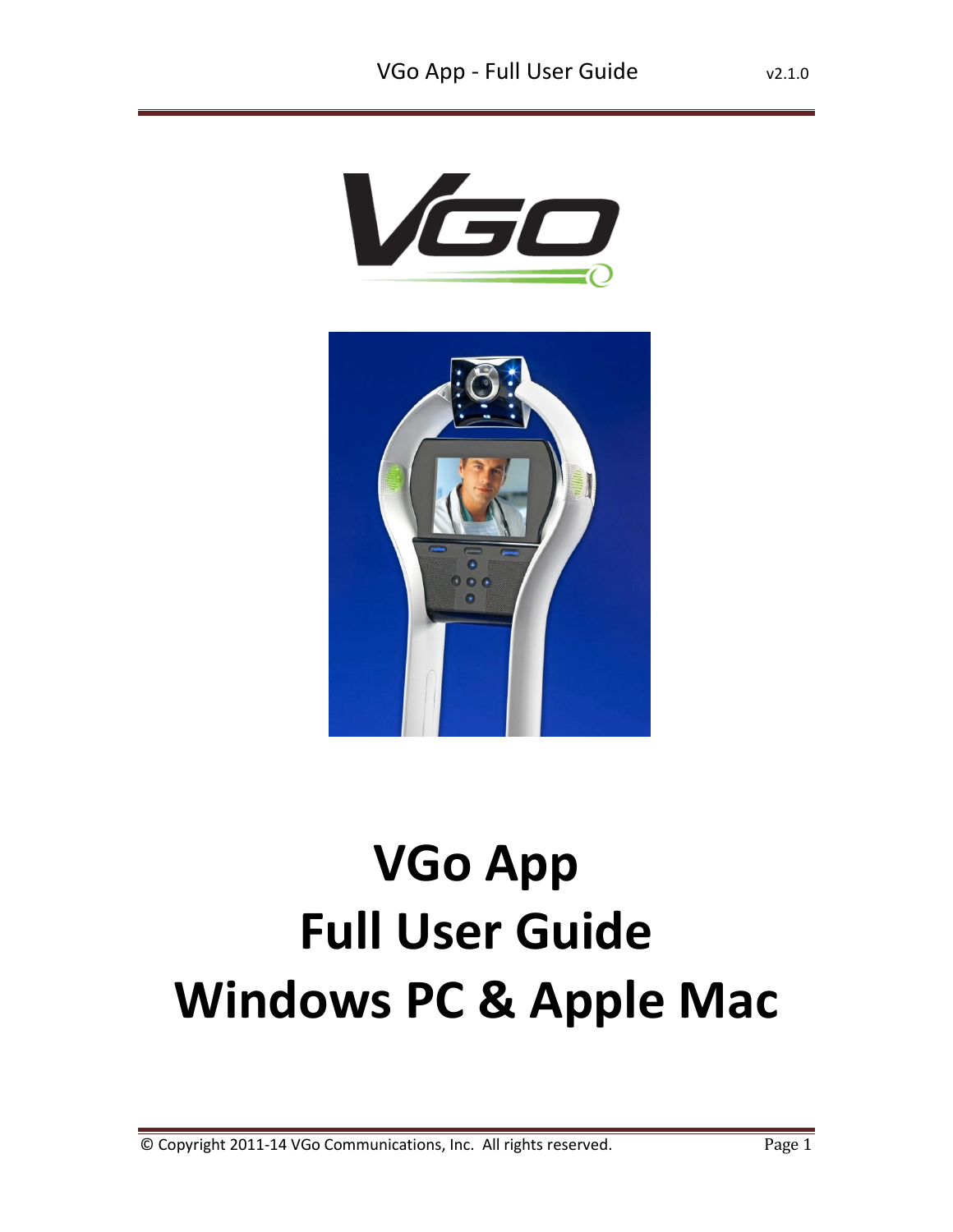|           | Broadband internet access with 768Kbps minimum upload speed (1.5Mb min                |
|-----------|---------------------------------------------------------------------------------------|
| $\bullet$ |                                                                                       |
|           | Core2Duo, 2.0 Ghz equivalent or greater processor, 2 GB RAM 5                         |
|           |                                                                                       |
|           | Apple MAC running OS X 10.6.x or higher (includes Mountain Lion) 5                    |
|           |                                                                                       |
|           |                                                                                       |
|           | iPad Version 2 or later (must have a front facing camera) or iPad Mini 5              |
| $\bullet$ | Mouse with scroll wheel is highly recommended - this is the easiest way to drive5     |
| $\bullet$ | Camera, microphone and speakers (integrated or separately attached)5                  |
|           | A headset can often improve audio quality dramatically as well as reducing disruption |
| $\bullet$ | * If inside the firewall, the following outbound firewall ports must be open: 5       |
|           |                                                                                       |
|           |                                                                                       |
|           |                                                                                       |
|           |                                                                                       |
|           |                                                                                       |
|           |                                                                                       |
|           |                                                                                       |
|           |                                                                                       |
|           |                                                                                       |
|           |                                                                                       |
|           |                                                                                       |
|           |                                                                                       |
|           |                                                                                       |
|           |                                                                                       |
|           |                                                                                       |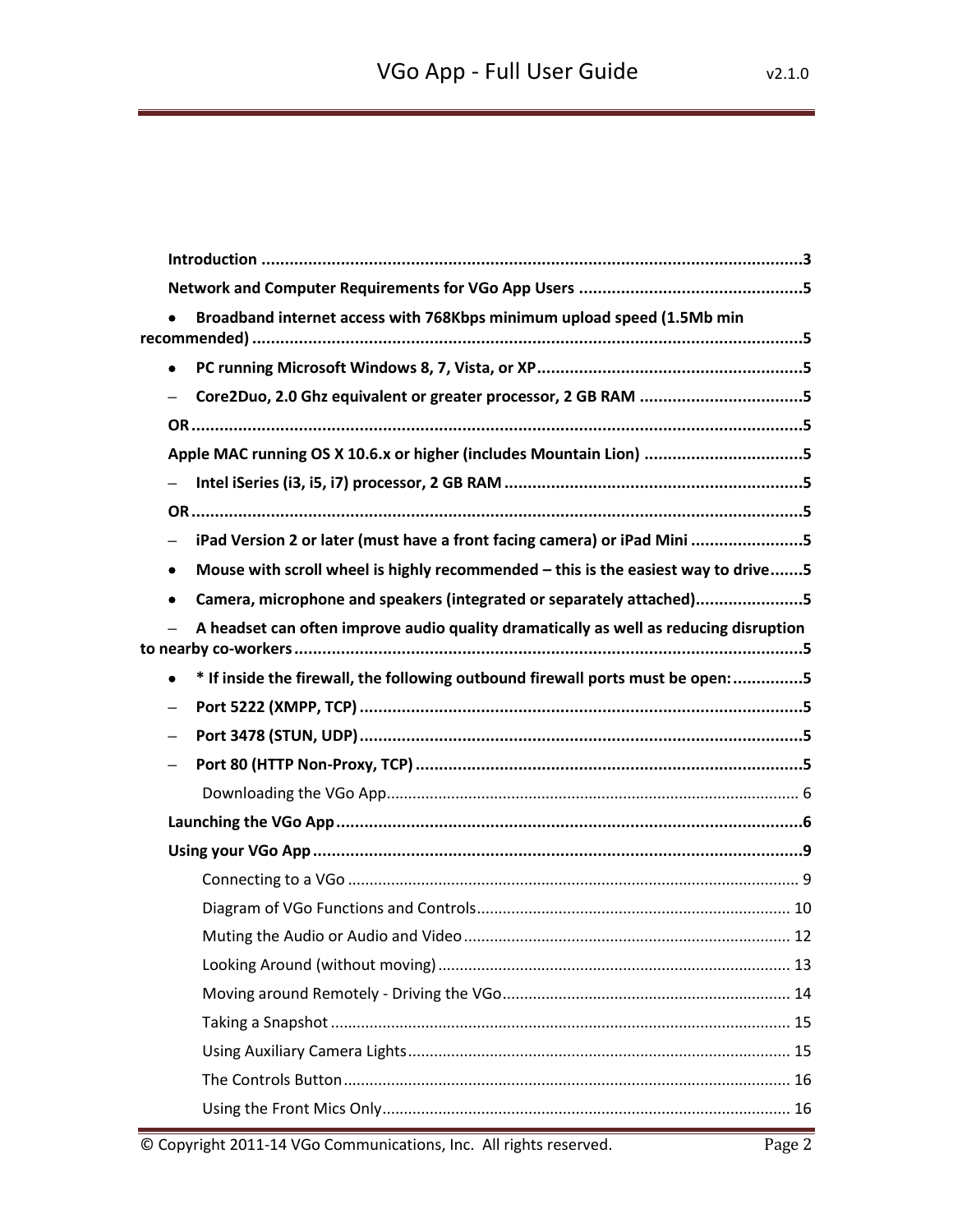| Answering a video call on your computer from another VGo App user or a VGo 19 |  |
|-------------------------------------------------------------------------------|--|
|                                                                               |  |
|                                                                               |  |
|                                                                               |  |
|                                                                               |  |
|                                                                               |  |
|                                                                               |  |
|                                                                               |  |
|                                                                               |  |
|                                                                               |  |

# <span id="page-2-0"></span>Introduction

**Introducing VGo and the power of "robotic telepresence".** VGo gives you the ability to not only **be** in a remote location but also to **move around** in that remote location. Go to school, check on the patient, visit with co-workers, inspect the lab, diagnose the manufacturing line, manage your staff – from anywhere. With just a broadband internet connection you can move around and interact through VGo as if you were there.

VGo allows you to navigate around a place of business and engage in 2-way video conversations with exceptional audio and video quality. It's completely interactive and easily used by anyone who has been given permission. VGo is a revolutionary communications experience.

VGo is a real-time communications device. This means that, unlike a movie that may be streamed to your laptop or mobile phone, the data transmitted (audio, video and driving) must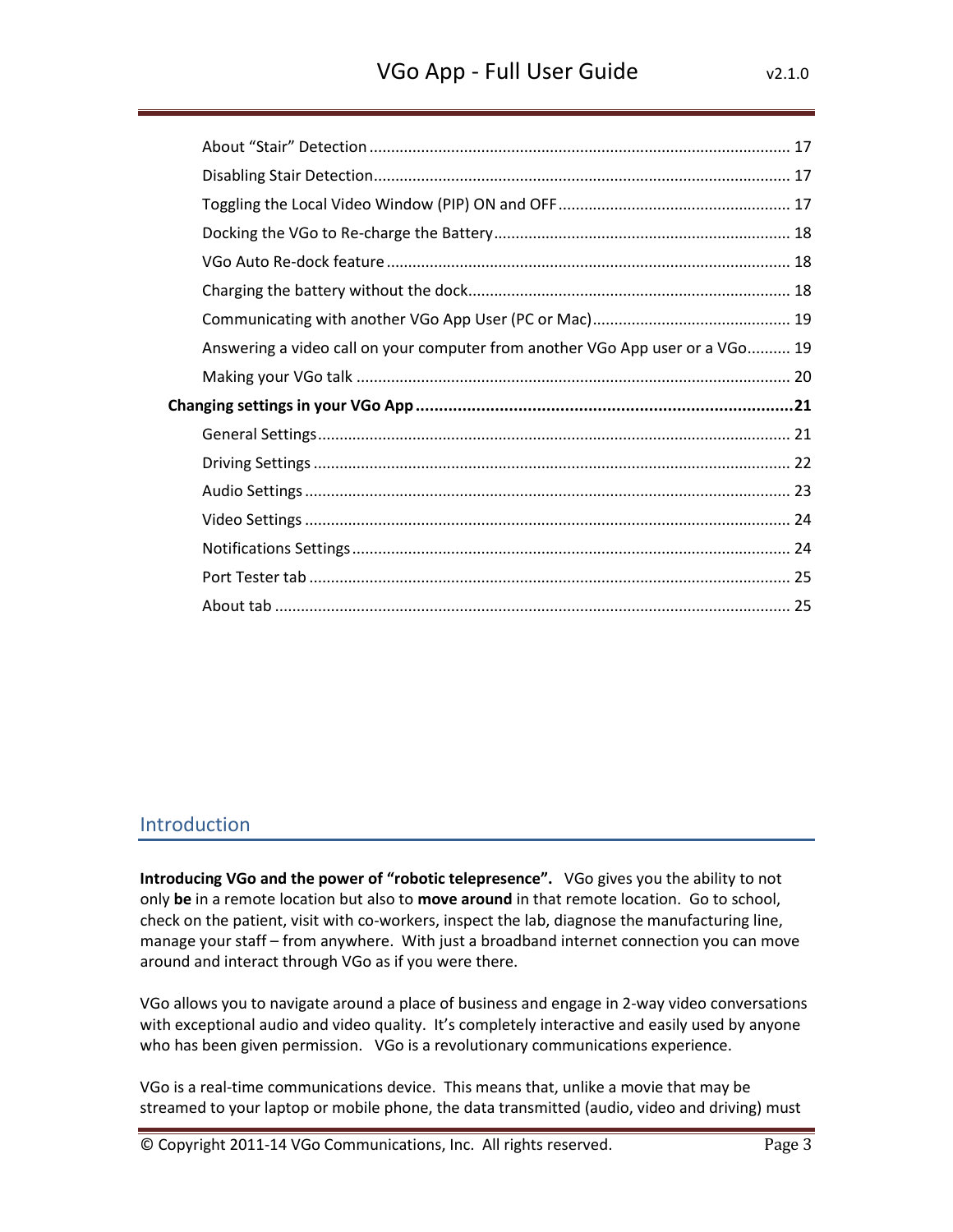go between the VGo and the remote user reliably and immediately. The VGo's performance is dependent on the quality of the network connection from the VGo to the remote user. Careful attention must be paid in particular to the WiFi environment to which the VGo connects to transmit and receive audio, video and driving commands. Not all WiFi environments are setup for real-time communications and so the network configuration must be reviewed and modified as appropriate. See the section on **VGo Technical Requirements** for more details.

This guide covers the VGo App for Windows PC and Apple Mac.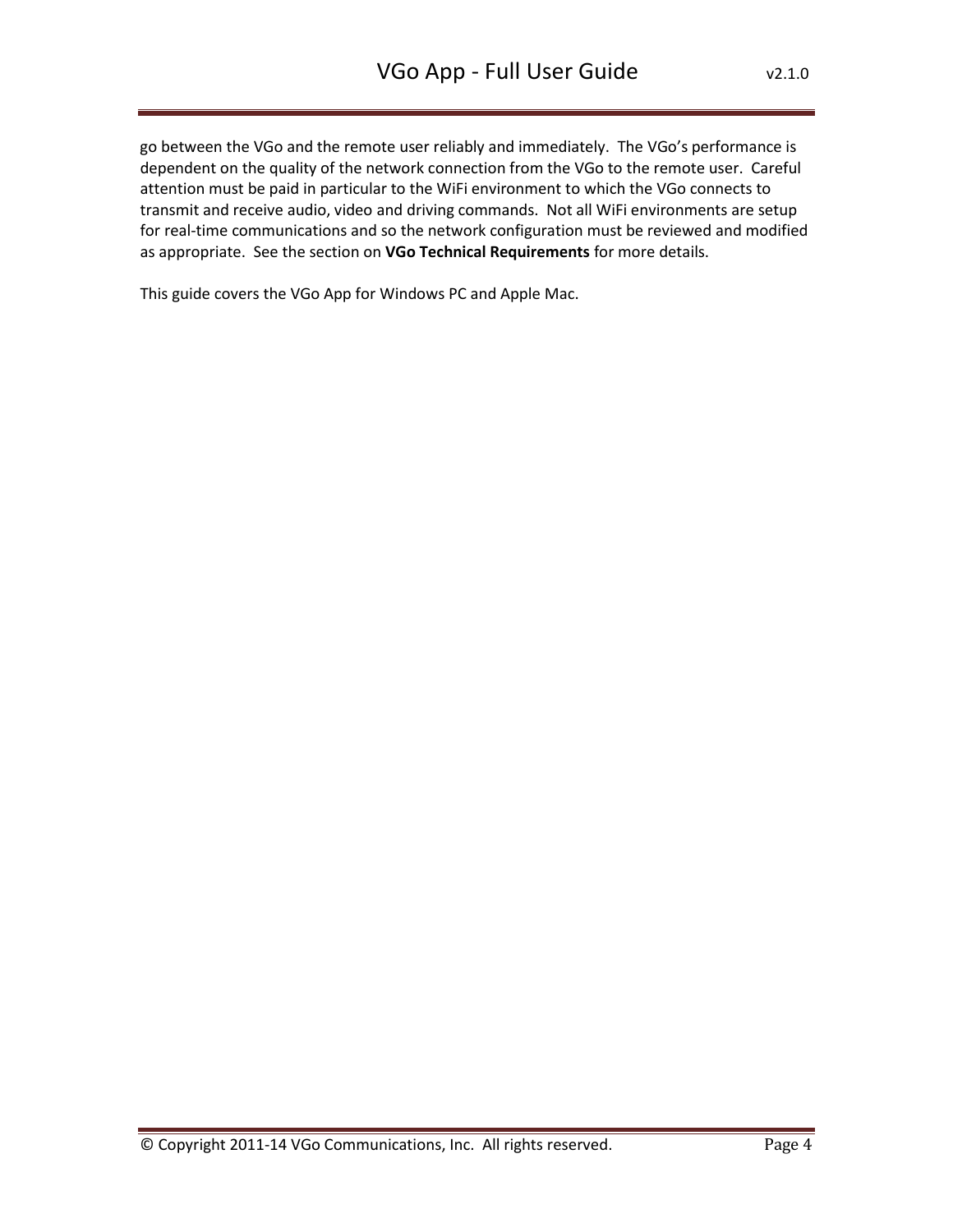# <span id="page-4-0"></span>**Network and Computer Requirements for VGo App Users**

The person who will be operating the VGo remotely must have a Computer with the following minimum configuration:

- <span id="page-4-1"></span>**Q** Broadband internet access with 768Kbps minimum upload speed (1.5Mb min recommended)
- <span id="page-4-5"></span><span id="page-4-3"></span><span id="page-4-2"></span>**PC running Microsoft Windows 8, 7, Vista, or XP** 
	- Core2Duo, 2.0 Ghz equivalent or greater processor, 2 GB RAM

<span id="page-4-4"></span>**OR**

- Apple MAC running OS X 10.6.x or higher (includes Mountain Lion)
- <span id="page-4-6"></span>– Intel iSeries (i3, i5, i7) processor, 2 GB RAM

<span id="page-4-7"></span> **OR**

- iPad Version 2 or later (must have a front facing camera) or iPad Mini
- <span id="page-4-9"></span><span id="page-4-8"></span> $\overline{Q}$  Mouse with scroll wheel is highly recommended – this is the easiest way to drive
- <span id="page-4-11"></span><span id="page-4-10"></span> $\overline{Q}$  Camera, microphone and speakers (integrated or separately attached)
	- A headset can often improve audio quality dramatically as well as reducing disruption to nearby co-workers
	- Computer cameras with a "face finding" feature in its software is recommended. This helps fill the VGo's screen with the user's face and less of the surrounding background.
- <span id="page-4-14"></span><span id="page-4-13"></span><span id="page-4-12"></span> $\overline{Q}$  \* If inside the firewall, the following outbound firewall ports must be open:
	- $-$  Port 5222 (XMPP, TCP)
	- Port 3478 (STUN, UDP)
	- Port 80 (HTTP Non-Proxy, TCP)
	- Port 433 (HTTPS, TCP)

<span id="page-4-15"></span>\* A port tester is included in the VGo App which can be run at any time to check the status of the ports.

Firewalls can be configured to allow information through specific ports that are to/from a specific MAC address (VGo). Ports can be configured to be open only for traffic that is to/from the VGoNet server, and closed for everything else by configuring the specific IP addresses of VGoNet servers. Contact VGo Support for details.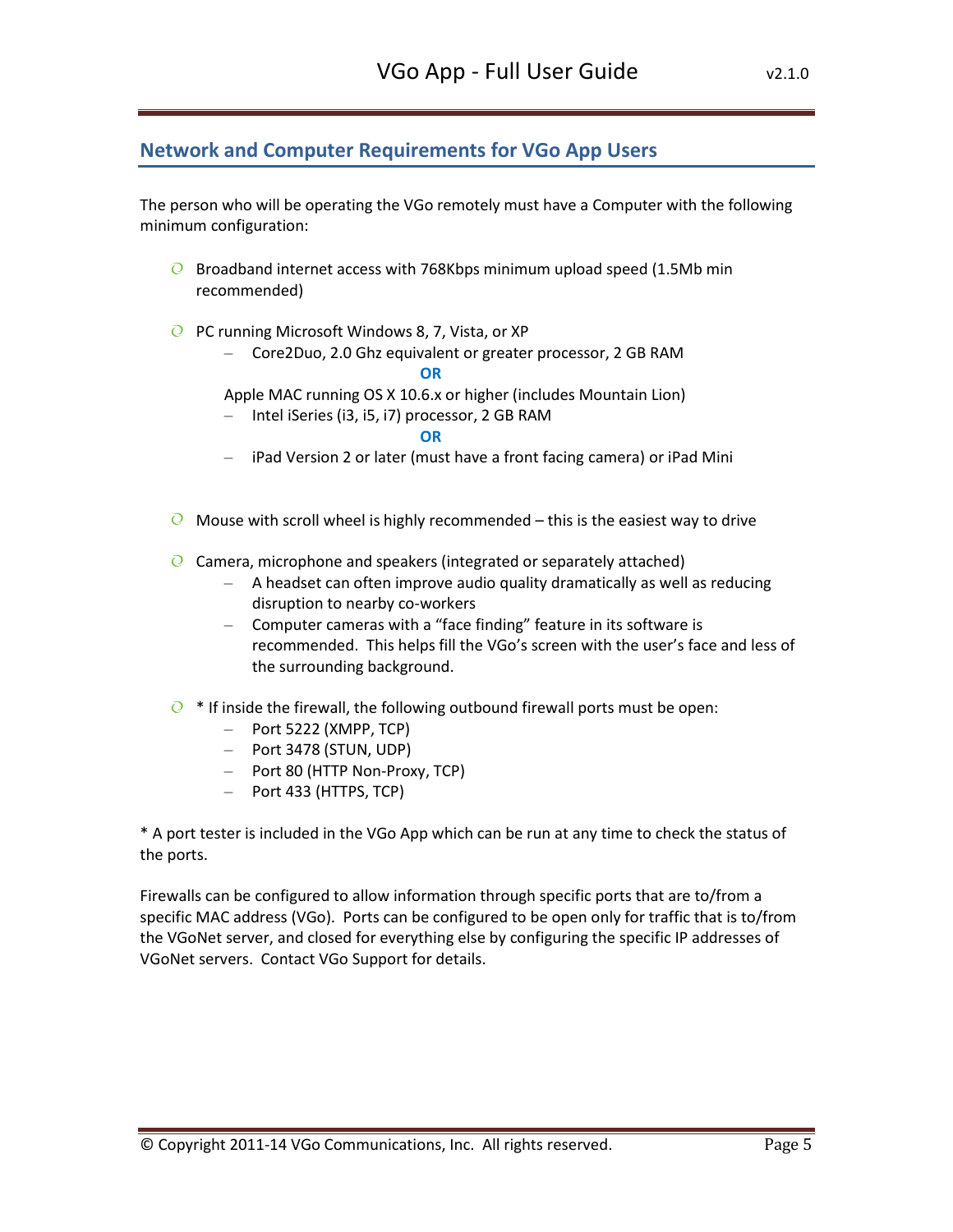#### <span id="page-5-0"></span>**Downloading the VGo App**

- 1) *Go to* [http://www.vgocom.com](http://www.vgocom.com/)
- 2) *Click on Download Software (left side under Quick Links))*
- 3) *Click on Download Now for Windows PC software or Download the Now for Mac OS software*
- 4) *A new page is displayed.*
- 5) *Follow the instructions to download and install the software.*

*On Windows PC When it asks if you want to Run or Save, select RUN. On Mac OS Introduction screen, select Continue. On the Software License Agreement screen, select Continue/Install* 

*On Windows PC If you get a pop-up window that says "An unidentified program wants access to your computer", click on ALLOW to continue. The download and install are complete when the popup windows close and you have the VGo App shortcut icon on your desktop, application tray or in your programs folder.*

# <span id="page-5-1"></span>**Launching the VGo App**

You'll need your username and password for your VGo account. If you don't have them, contact the person in your organization who is responsible for the administration of your VGo solution.

On your PC desktop or in your Mac application folder you'll see an icon that looks like this





1) Double Click the icon to open your log-in window which looks something like this.

2) Enter your username and password

We recommend that you check the two boxes for **REMEMBER PASSWORD** and **AUTO SIGN IN** to make signing in easier going forward.

3) Click **SIGN IN**

 *If you can't sign-in, click on Settings, then Port Tester, then Test, to make sure ports are open.*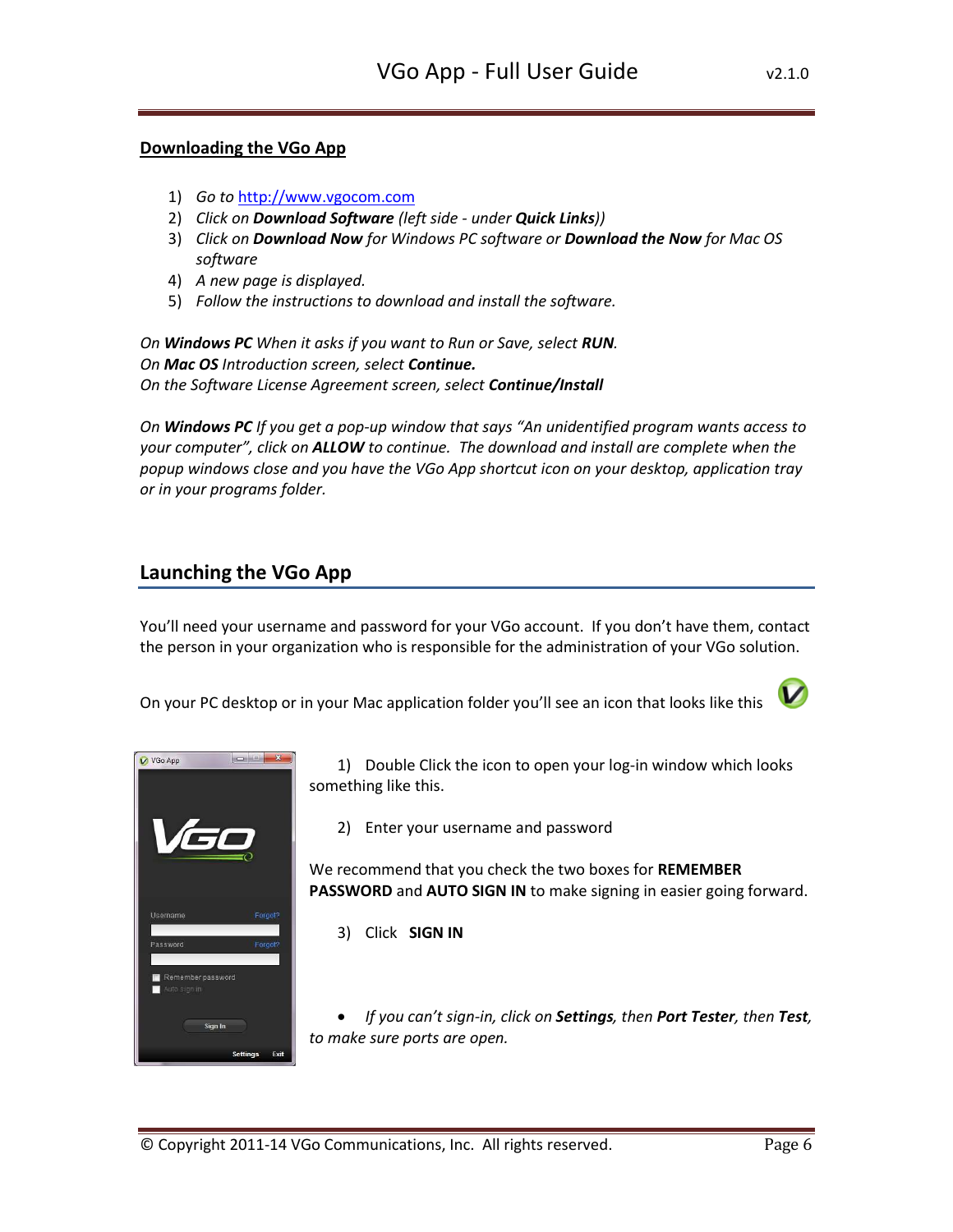After you sign in, the VGo App window will then open and look something like this:



**Before using VGo for the first time, it is a good idea to review some Driving Tips here:**  <http://www.vgocom.com/driving-tips>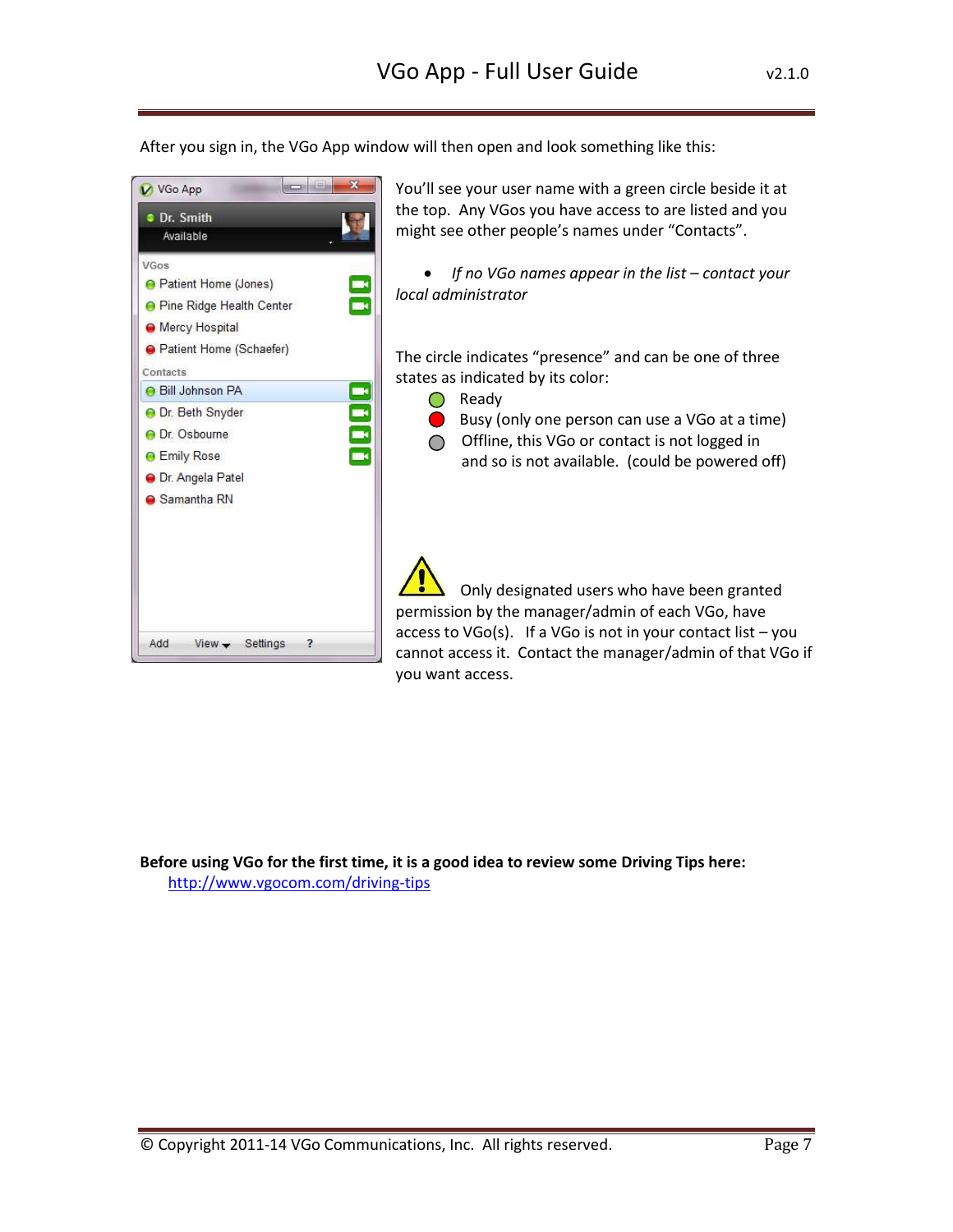You can rename a contact or a VGo to something other than the assigned username. Using your mouse pointer, right-click the VGo whose name you wish to change and select the **Rename** option.

| New nickname:             |        |
|---------------------------|--------|
| Altanta office, 2nd Floor |        |
|                           | Cancel |

Type in the new VGo (or contact) nickname and select **OK.**

NOTE: You can close the VGo App window at any time and the application will remain running in the background – your status remains "Available" and you will be notified if another user places a desktop video call to you or sends you an instant message.

- To reopen, so you can connect to a VGo or a Contact double click on the  $\blacktriangledown$  in your task tray on the bottom right of your PC screen or Dock tray at the bottom of your Mac screen.
- To logout completely (others will see you as "offline") right click on the  $\blacktriangledown$  and select **EXIT/QUIT** or if the VGo App is displayed on your screen – click **Available** (presence status) just under your username and select **EXIT**.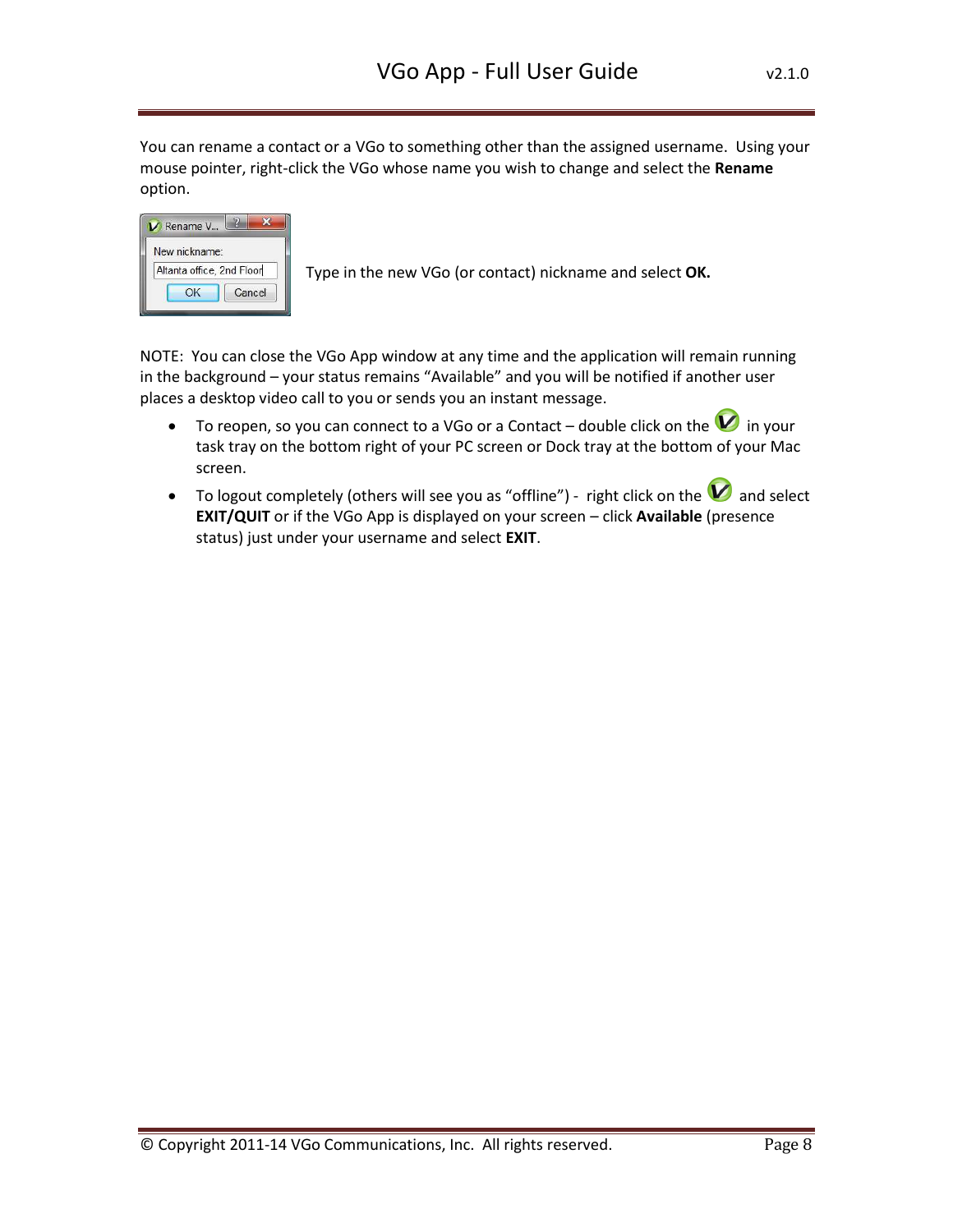# <span id="page-8-0"></span>**Using your VGo App**

# <span id="page-8-1"></span>**Connecting to a VGo**



Double-click the VGo/Location where you want to visit and a connection is made with the remote VGo. The VGo video window will be opened on your computer display. You will see yourself until you are connected to the remote VGo. You will then see (the view through the VGo's camera) and hear (the sound picked up by the VGo's microphones) as if you were there. Driving mode is enabled. See below on how to drive.

 Note that VGo's and contacts may not be displayed if they are not on-line. To view all contacts whether they are available or not, click on **View** and toggle-on **Show Offline Contacts** by clicking on it – a check mark will appear. To display only sites that are on-line, click on **Show Offline Contacts** again, the check mark will disappear, and only online VGo's and contacts are shown.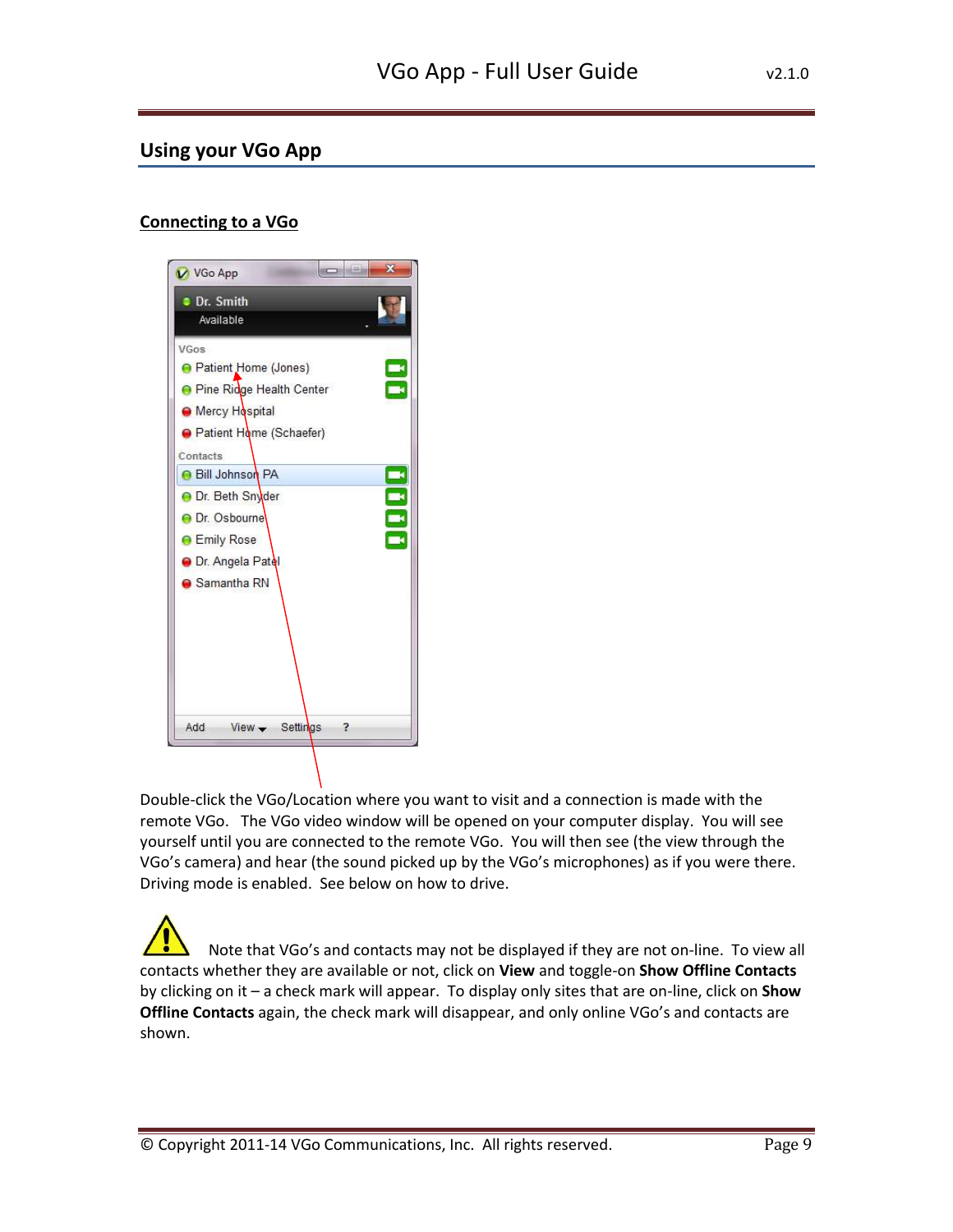# <span id="page-9-0"></span>**Diagram of VGo Functions and Controls**



**Battery gauge** – indicates battery strength. To see more detail, hover your mouse pointer over the gauge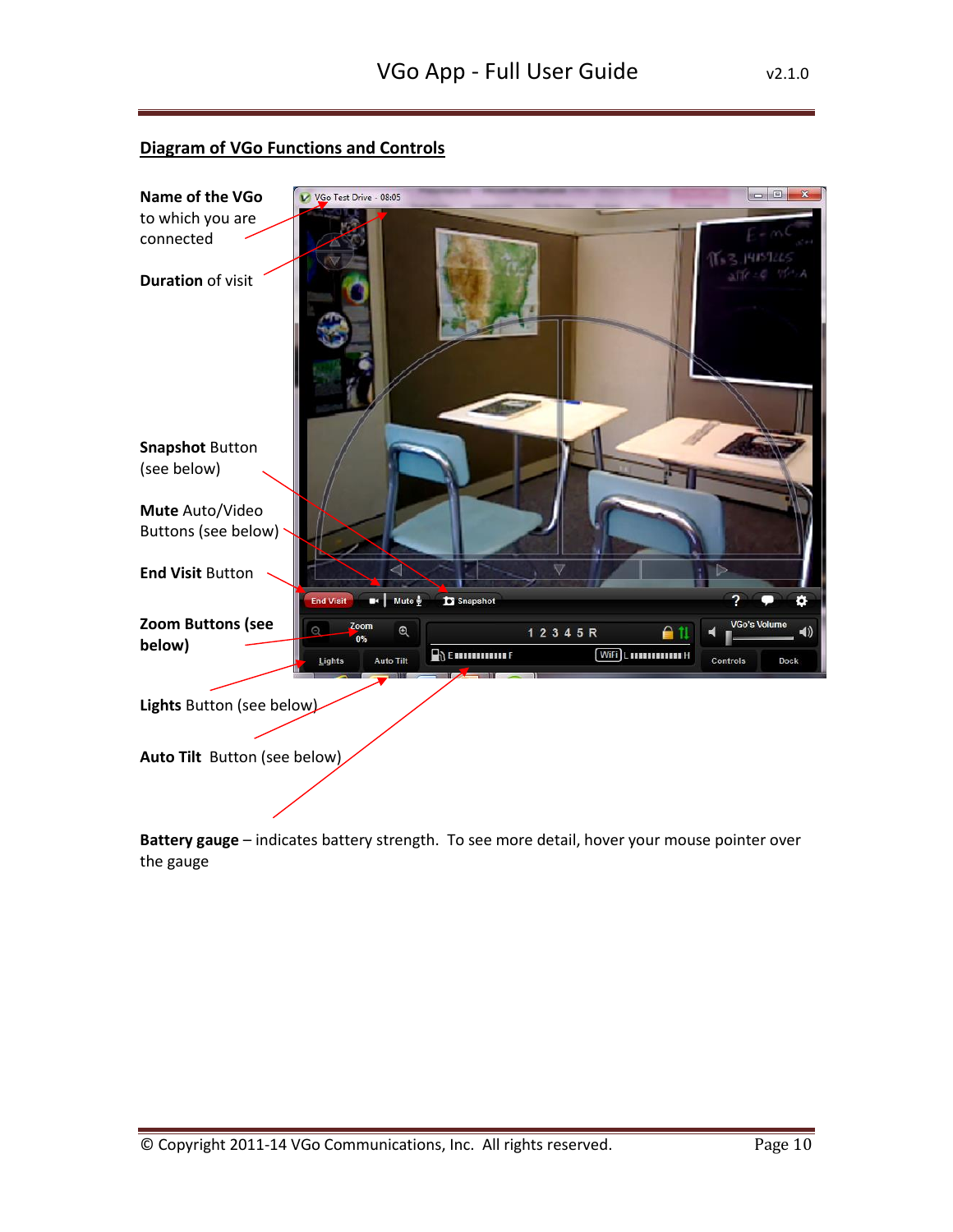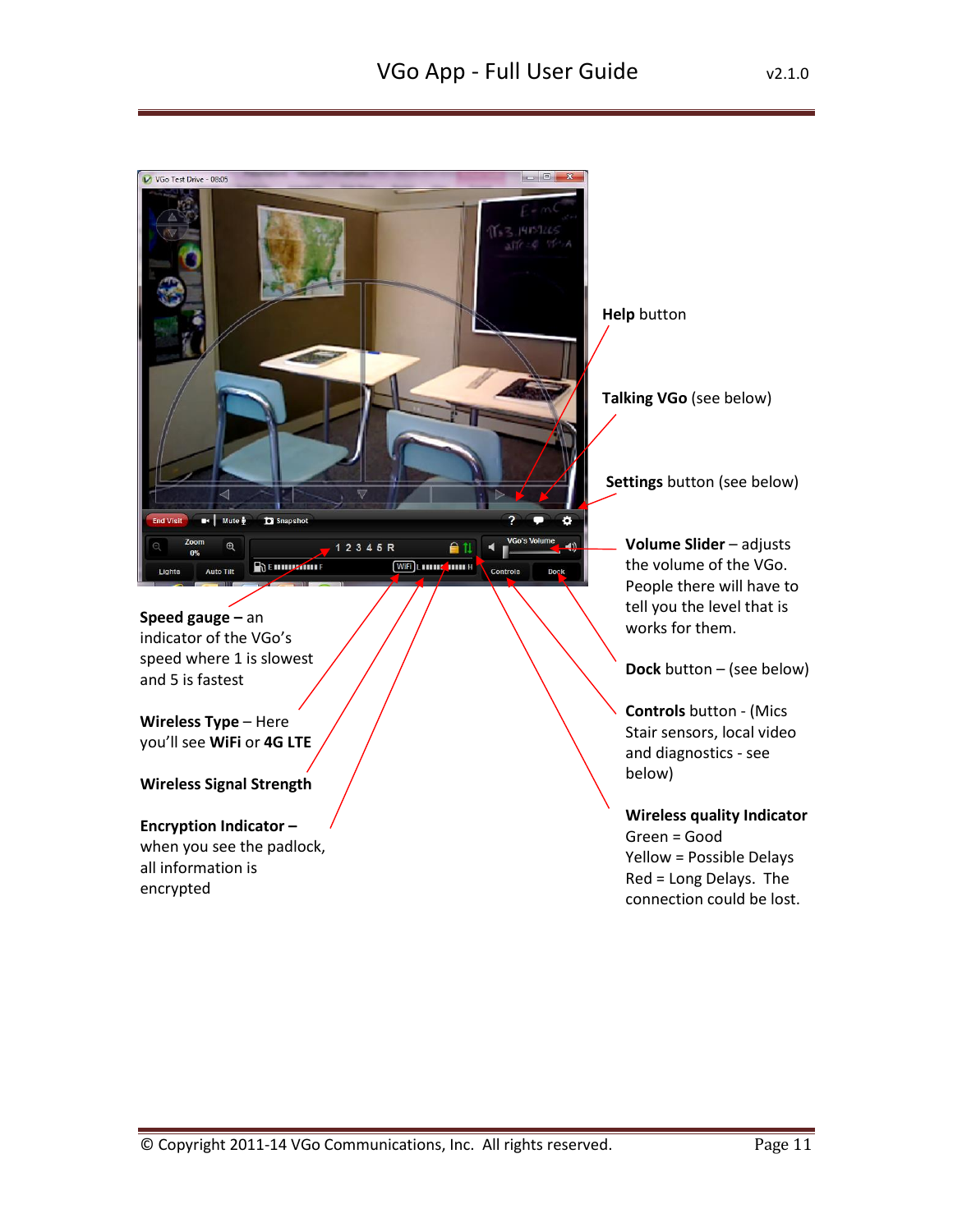# <span id="page-11-0"></span>**Muting the Audio or Audio and Video**



**MUTE** stops the transmission of your audio or audio and video to VGo while still maintaining the connection to give you temporary privacy. For example, maybe you need to answer a phone call.

- To Mute the Audio only Click on the right side of the **MUTE** button (on the label)
	- o People in the presence of the VGo cannot hear you
	- o The button will change to **Muted** and go from white to orange
	- o The distant VGo will display a message on its screen notifying people that you have muted
	- o The distant VGo will still display your live video image
	- o You will still be able to see and hear from the VGo, unless it is also muted
	- o To un-mute, click the button again
- To Mute the Audio and Video Click the left side of the **MUTE** button (on the camera icon)
	- o People in the presence of the VGo cannot hear or see you
	- o The distant VGo will display a black screen with your name and a message notifying people that you have muted
	- o To un-mute, click the button again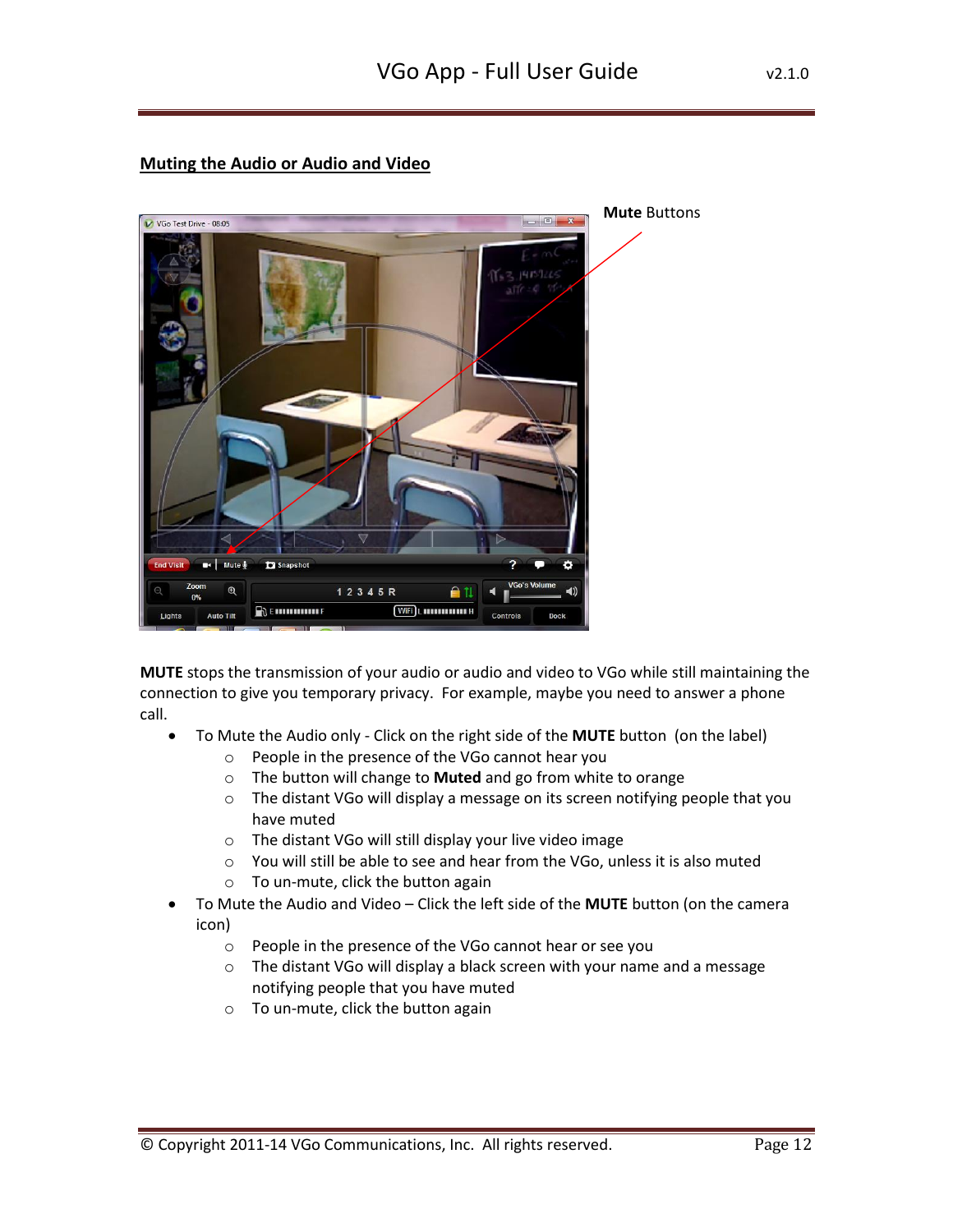# <span id="page-12-0"></span>**Looking Around (without moving)**

#### To look up or down

If you are using a mouse with a scroll wheel (recommended), you can roll the scroll wheel to tilt the camera up or down. Also, camera tilt arrow buttons (up and down) will automatically appear in the upper left corner of the window when you move your mouse pointer over the video window. Click on either arrow to change your view up or down.

You can also use the keys on your computer keyboard to tilt the camera

- $\bullet$  A tilts the camera down
- $\bullet$  S tilts the camera up

#### To look left or right

Move your mouse pointer over the video window to illuminate the left and right arrows at the bottom of the window. Click on the left arrow to look left (VGo will rotate in place) or click on the right arrow to look right.

You can also use the arrow keys on your computer keyboard

- Left arrow Look left (VGo turns in place to the left)
- Right arrow Look right (VGo turns in place to the right)

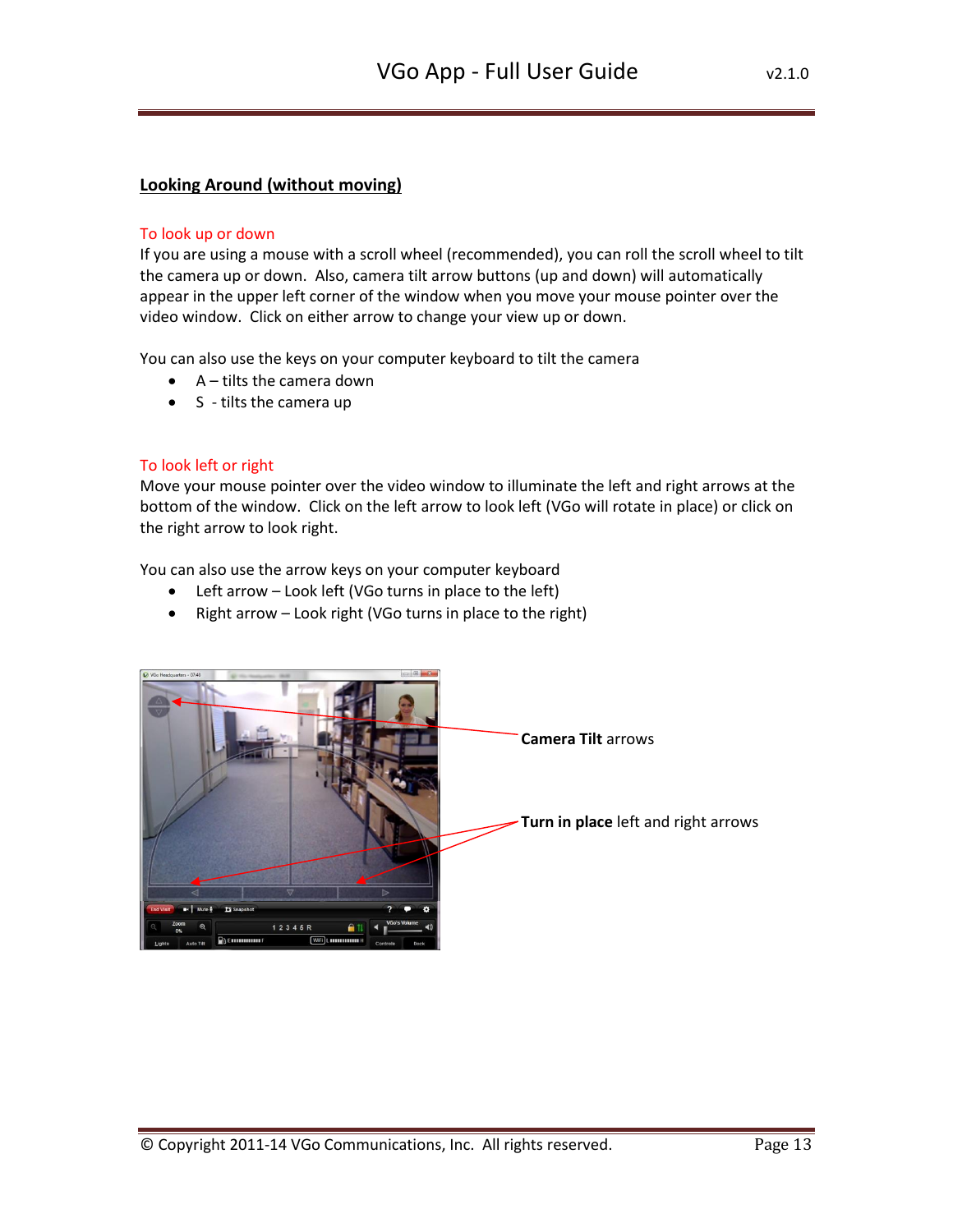# <span id="page-13-0"></span>**Moving around Remotely - Driving the VGo**

There are two ways to move around in your distant location.

- 1. Using your mouse or pointing device:
	- Move your mouse pointer over the video window to display the "heads up" driving control which looks like a half circle and then move the mouse pointer inside the driving circle.
	- Click and hold down your mouse button **the pointer will turn yellow and jump to the bottom center of the video window**. The motors are now active and you can move around.
	- While holding down the mouse button, slide the pointer in the direction you want to go. The VGo will move in the direction of the arrow. Release the button to stop.
	- The VGo's speed is determined by how far you are from the starting point at the bottom center. Closest to the bottom center, the VGo goes slower. Out by the edge of the circle the VGo goes faster – whether you are going straight or turning.
	- The direction is determined by where the pointer is, within the half circle. If the pointer is along the vertical center line, the VGo goes straight. If the pointer is along the horizontal line the VGo will turn left or right in its own footprint. In between the two, the VGo will go forward while turning left or right.



- 2. Using the arrow keys on your computer keyboard:
	- Up arrow Go forward (VGo moves straight forward)
		- The VGo will accelerate up to its top speed as you continue to hold the key down. You can change the acceleration rate in the **Driving Settings**
	- Down arrow Go backward (VGo moves straight backward)
	- To go half speed hold down the **Up/Down Arrow and** the **Space Bar**
	- You can move forward (or backward) and turn simultaneously by pressing the Up/Down arrow and left or right arrow keys at the same time.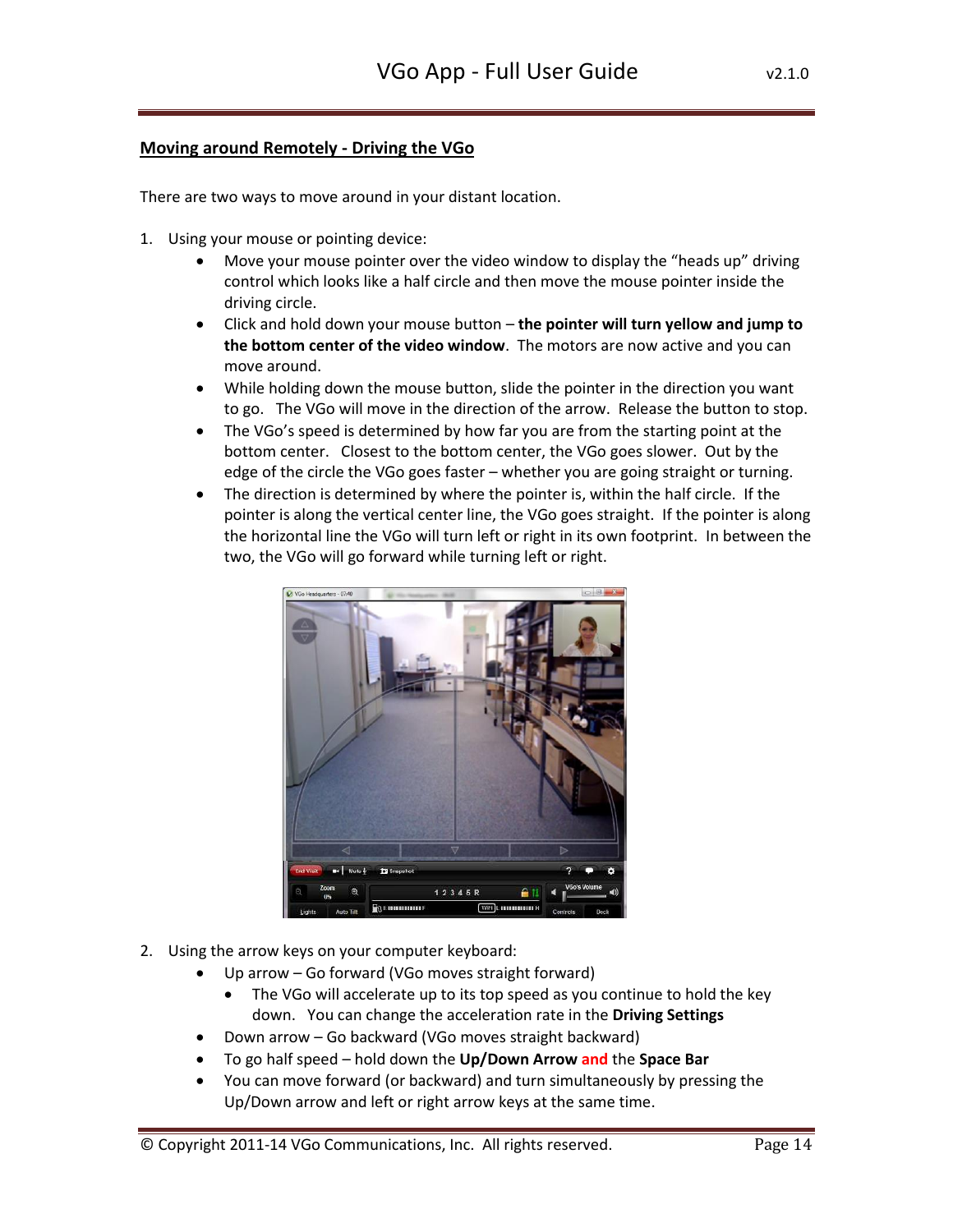# <span id="page-14-0"></span>**Taking a Snapshot**

The remote user can take a still image hi-resolution photo at any time while using VGo.

At the bottom left of the video window, click on the **SnapShot** button to immediately take a snapshot photo using VGo's camera. While the VGo is processing the image you'll see a pop up message such as this:



Video, Audio, and Driving may be temporarily suspended while the snapshot is automatically transferred to your computer and stored in a folder. A popup window will inform you once the transfer starts. After transfer completion, you can view the photo immediately. To do so, click on **Open Folder.**



Photos are stored in a folder that is specified within **Settings** (bottom section of the **General** tab). The default folder is **VGo Files and Snapshots** and is located in your documents folder for PC and User folder for Mac. Snapshots will have a file name of RemoteSnapshot**xxx**.jpg (where x is a number that increments with each successive snapshot). Snapshot photos remain in the folder until they are moved or deleted by the user.

# <span id="page-14-1"></span>**Using Auxiliary Camera Lights**

A set of small LED lights surround the camera on the VGo. They can be toggled on and off remotely. In normal lighting conditions, they will not show a noticeable difference in the video picture. They can change the brightness of a Snapshot. In very low light or dark rooms, these lights can provide enough illumination to successfully drive around.

- Click on the **Lights** button to toggle lights on and off.
- The lights will turn off automatically when you disconnect from the VGo.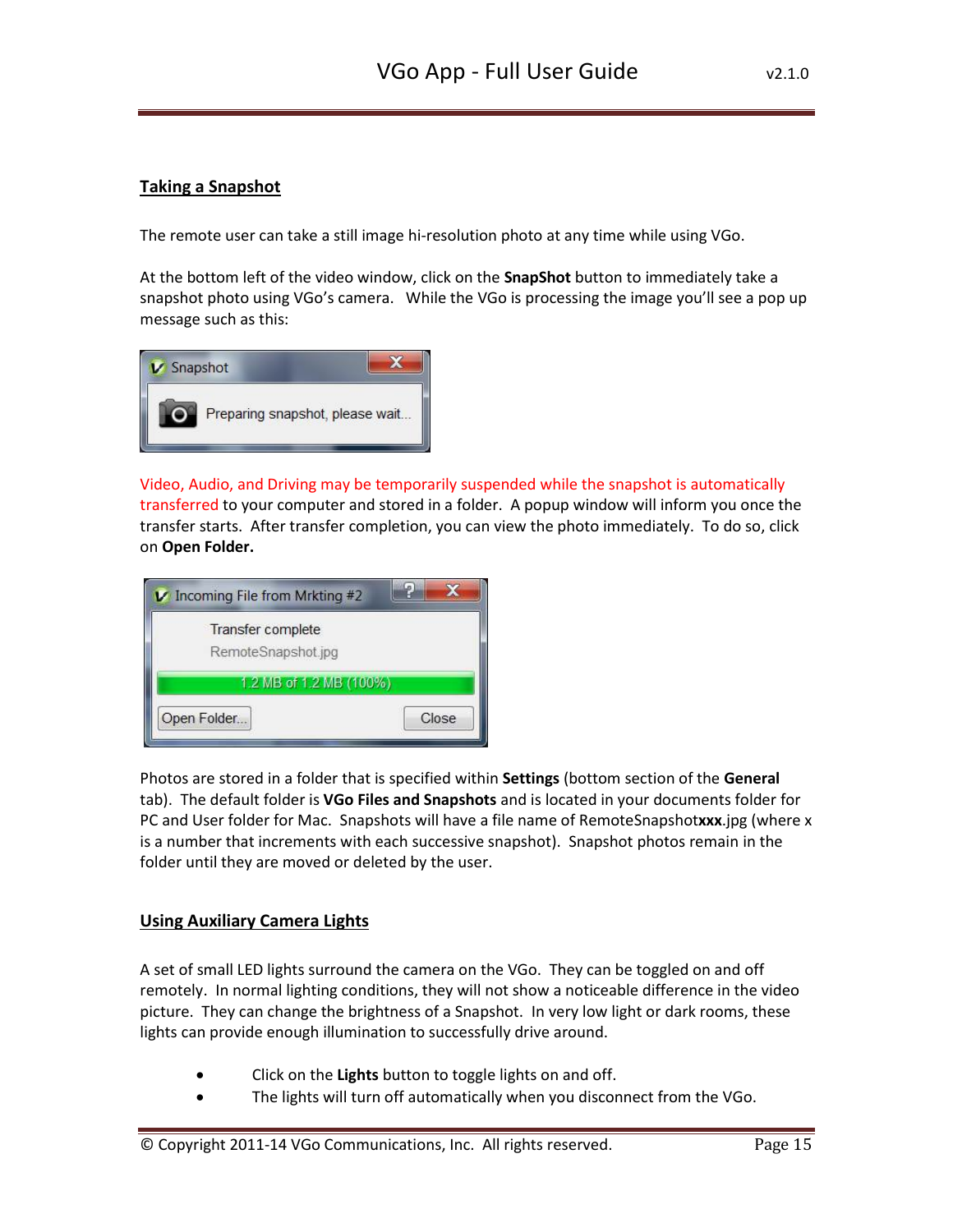# <span id="page-15-0"></span>**The Controls Button**

Click on the **Controls** button to bring up the controls menu.



# <span id="page-15-1"></span>**Using the Front Mics Only**

VGo is designed to enable you to hear everything – just as if you were there. However, in noisy environments, you may not want to hear everything. For example, at an event where many people are standing around having separate conversations, VGo will pick all the conversations and may make it difficult for you to focus on hearing just the people you are talking with. To help, you can turn off VGo's rear microphones.

Click on **the Controls** button. Click beside **Front Mics Only**.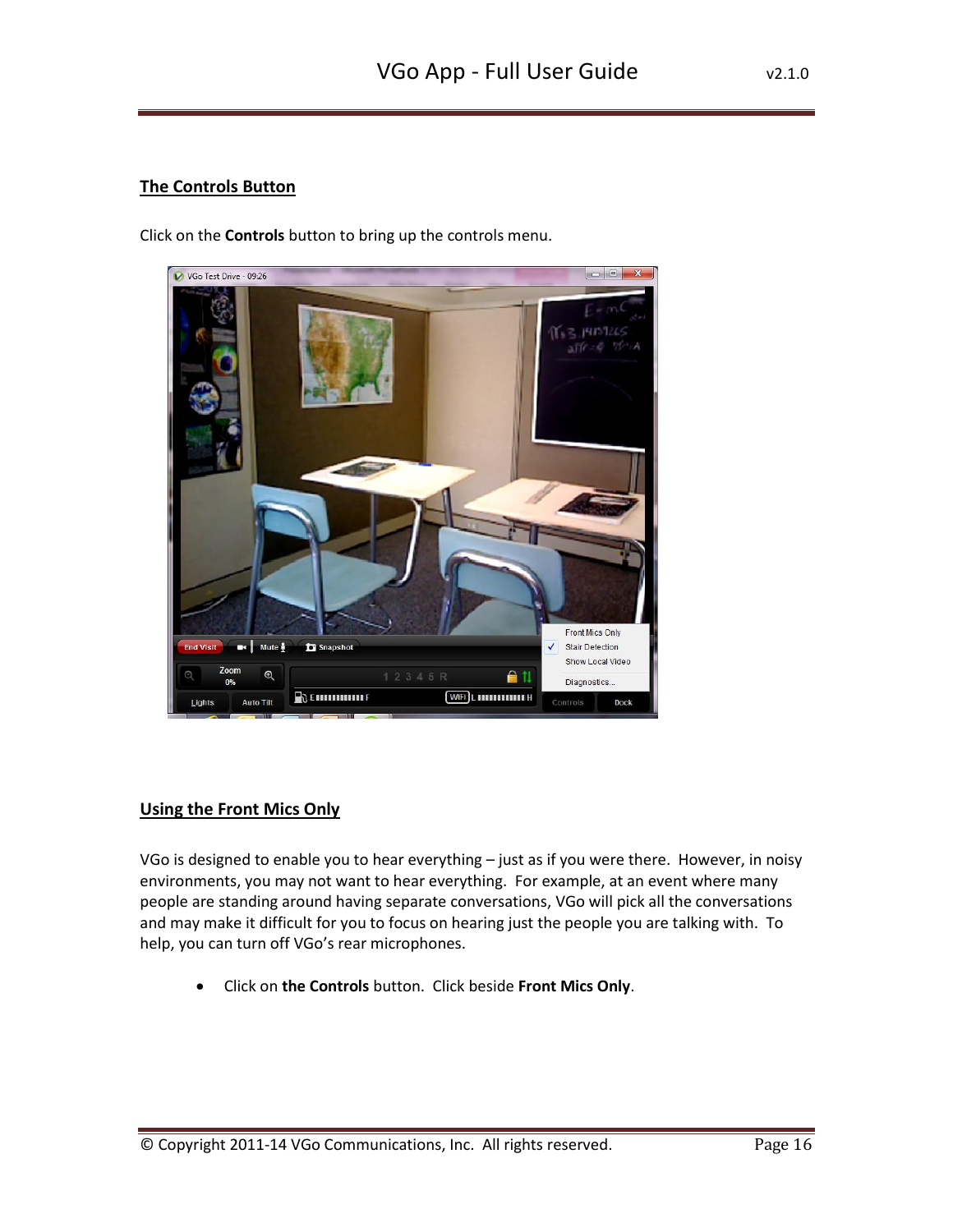# <span id="page-16-0"></span>**About "Stair" Detection**

VGo can automatically detect a stair or drop off and stop a remote user from driving off of it, which of course could damage or topple the VGo. If you see a warning message in your video window while driving the VGo such as "Left Cliff" or "Right Cliff" then the VGo has detected a drop (such as stairs) and will not allow you to drive forward. Use your camera tilt controls to look down at the floor. Click on the down arrow on the video window to back away from the drop off. If you see "Rear Cliff", then you will not be able to move backwards, you can only move forwards.

## <span id="page-16-1"></span>**Disabling Stair Detection**

There may be occasions though where a floor type will fool the cliff sensor even though a cliff may not be present. This most often can occur when the VGo encounters a black or very dark floor surface. For example, after tilting the camera to look down, you may see that it is just a black extension cord running across your path. To continue to drive forward, you must disable the cliff sensor.

You can disable Stair detection for the duration of your visit.

- Click on the **Controls** button. Click on the check mark beside **Stair Detection** control.
- If Stair Detection is not checked, then it may be set to off as the default on the VGo itself. You can enable it for the duration of the visit by checking it here.

# <span id="page-16-2"></span>**Toggling the Local Video Window (PIP) ON and OFF**

When you first connect to VGo, overlaid in the upper right hand corner of the video window is a small video window that displays live video of what the far end is seeing – usually you!

- Click on the **Controls** button.
- Click on **Show Local Video** to toggle off and on.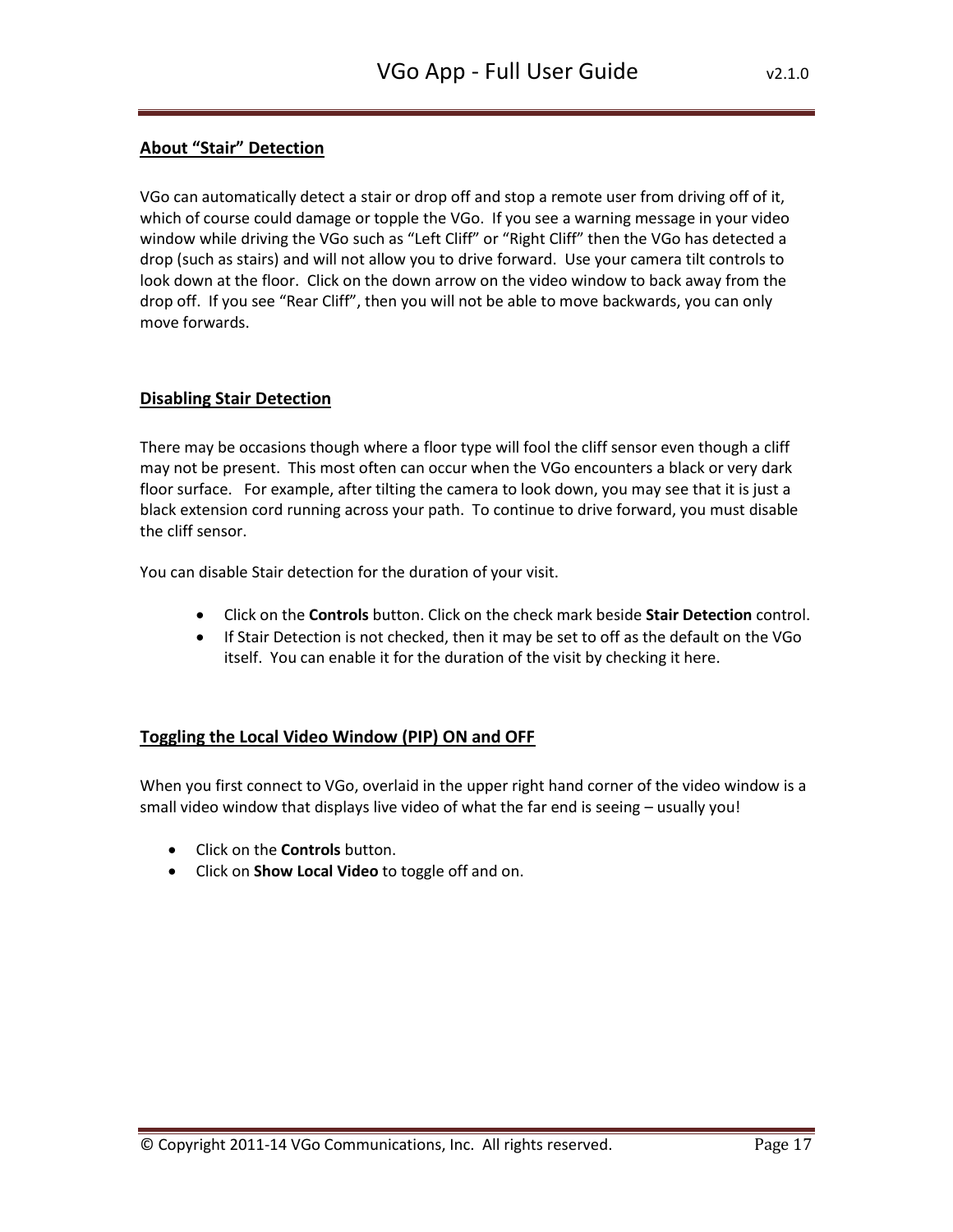## <span id="page-17-0"></span>**Docking the VGo to Re-charge the Battery**

VGo can dock itself to re-charge its battery. The remote user must drive the VGo in front of the dock so that both devices "sense" each other. VGo can charge on any VGo charge dock.

- Drive the VGo in front of a charging dock and turn to face it head-on. The VGo can be from about 2 to 10 feet away (if too close the VGo does not have room to turn itself around)
- When the Dock and the VGo sense each other, the **Dock** button at the bottom right of the video window will change color from grey to blue and the docking button becomes "active".
- Click on the blue **Dock** button. The button flashes while the VGo is docking itself. The VGo will position itself correctly in front of the dock; turn around so it is not facing a wall, and then back onto the dock.
	- o Once the VGo is on the charging dock the label will change to **Charging**

## <span id="page-17-1"></span>**VGo Auto Re-dock feature**

- If the VGo is accidently bumped off its dock it will automatically try to re-dock itself
	- $\circ$  If the VGo senses an object behind it, it will nudge itself back several times to try to re-connect its charging contacts
	- o If the VGo does not sense something behind it, it will drive forward a couple of feet to try to detect the dock with its docking sensors

#### <span id="page-17-2"></span>**Charging the battery without the dock**

- The power cord that is plugged into the charging dock can also be plugged into the VGo. The bayonet style socket is located just below the power button on the rear of the VGo.
	- $\circ$  If the power cord is plugged in directly, a remote user can use the VGo as they normally do but **driving is disabled**.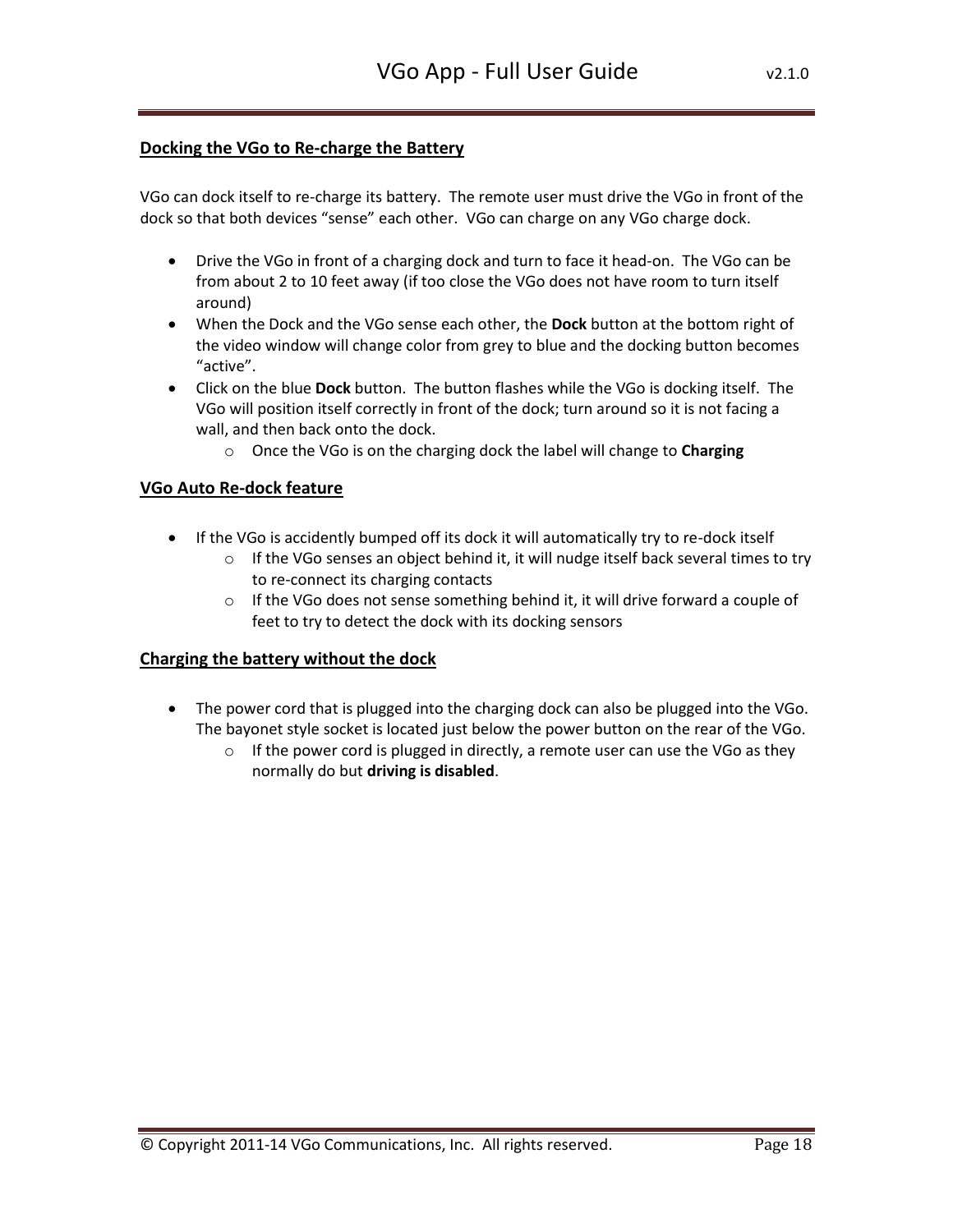# <span id="page-18-0"></span>**Communicating with another VGo App User (PC or Mac)**

- Open the VGo App and Right-click on the name of the person you want to call
- Click how you want to call them.
	- o **Send IM** will enable you to send a text instant message
	- o **Connect audio only** will launch a voice call
	- o **Connect** will launch a video call

If a video call, a new window will open and you will see your local camera view until the far end has answered the call – you'll then receive the video and audio coming from the far end. If a voice call, a new window will open, and both parties will be able to talk once the far end has answered.

If just sending an IM to another VGo App user, a new window will open where you can type and receive your instant messages. A time stamp is not displayed, but if you hover over the received or sent message, a time bubble will be visible.

#### <span id="page-18-1"></span>**Answering a video call on your computer from another VGo App user or a VGo**

When someone calls your computer from their VGo App, your computer will ring and the video window will open. If it is a video call, you will see yourself until you click the **Answer** button. If it is an audio only call, the window will not have any video displayed.

If the VGo App is open but not the active window, the video window will remain in the background and just the VGo App icon will flash in your tray at the bottom of your screen.

- To answer the call click on the green **ANSWER** button
	- o Note if your computer speakers are muted or volume level turned down very low or if your ringtone setting is OFF, you may not hear a ring.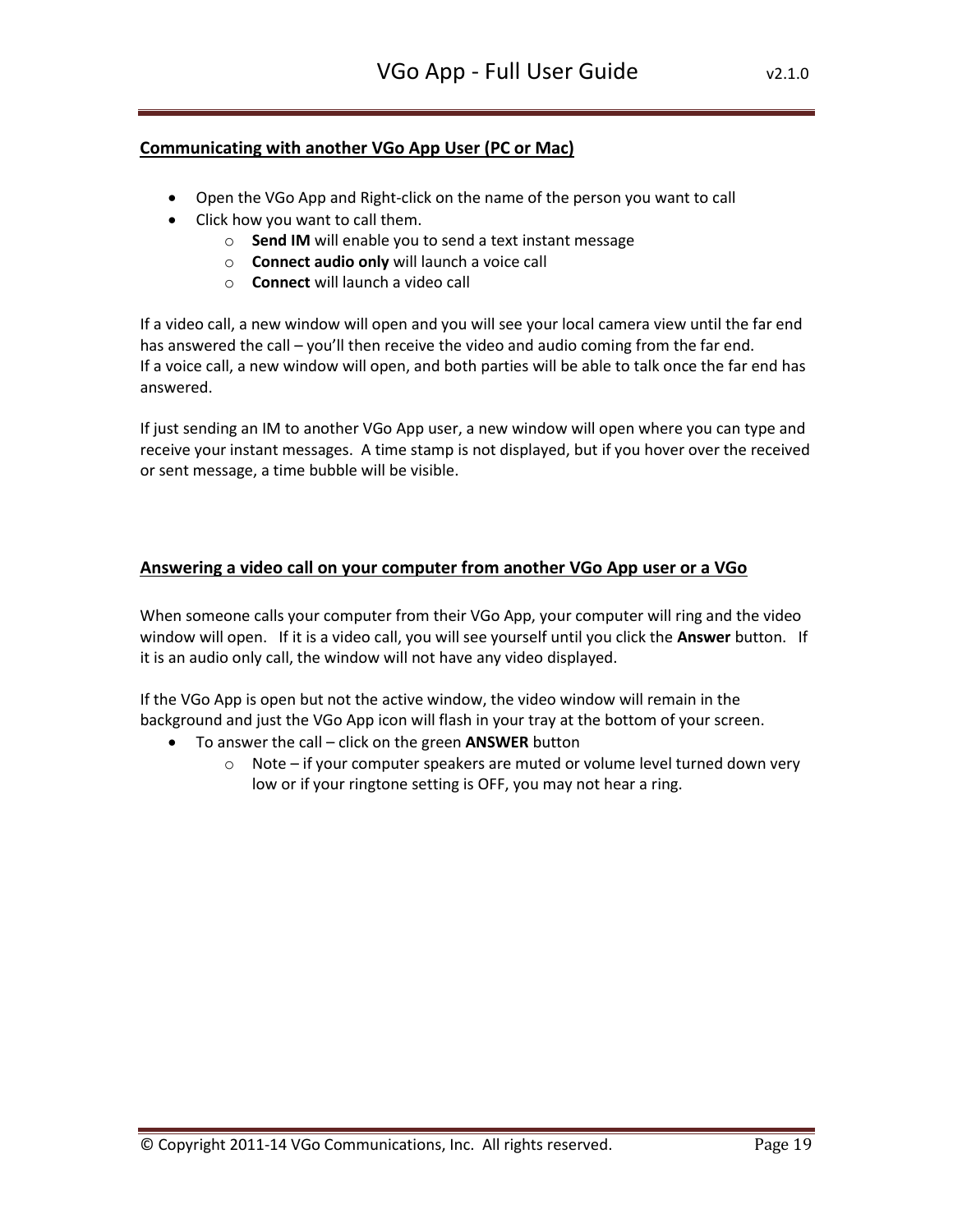# <span id="page-19-0"></span>**Making your VGo talk**

 **Talking VGo** - A demonstration of VGo's ability to talk using its own synthesized voice is available when you are visiting with VGo. You type a string of words and VGo will speak them.

- Click on the Talking icon,  $\leftarrow$  ("Toggle Text Chat") in the lower right area of your video window.
- A white text box will expand under the video window with an active text cursor flashing on the left side.
- Up to 200 characters can be typed in the box. Press **ENTER** and the VGo will immediately say the message. Even though you are remote, you will softly hear the VGo speak your message.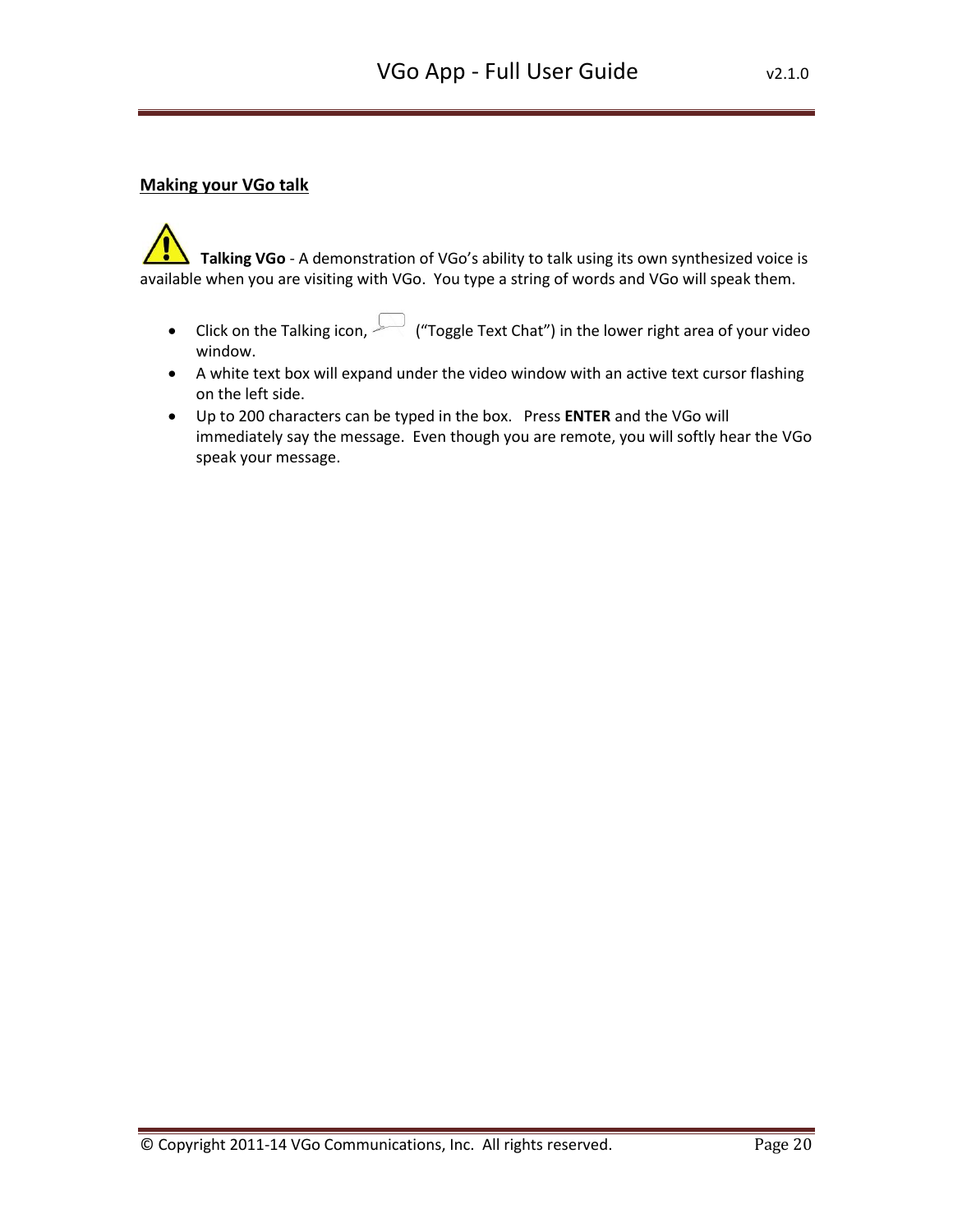# <span id="page-20-0"></span>**Changing settings in your VGo App**

To open the settings window:

Click on **SETTINGS** on your VGo App (located at the bottom).

## <span id="page-20-1"></span>**General Settings**

| General | Driving                                | Audio  | Video | Notifications                                  | Port Tester | About                    |
|---------|----------------------------------------|--------|-------|------------------------------------------------|-------------|--------------------------|
|         | Launch at system startup               |        |       |                                                |             |                          |
|         | Use encryption if supported            |        |       |                                                |             |                          |
|         | Auto-Answer audio and video calls: Off |        |       | ▼                                              |             |                          |
|         | Received Files Folder                  |        |       |                                                |             |                          |
|         |                                        |        |       | C:\Users\Ned\Documents\VGo Files and Snapshots |             |                          |
| Open    |                                        | Change |       |                                                |             |                          |
|         |                                        |        |       |                                                |             |                          |
|         | Video Bitrate Setting                  |        |       |                                                |             |                          |
|         | Maximum Video Bitrate:                 |        |       | 768 kbits/second                               |             | $\overline{\phantom{a}}$ |
|         |                                        |        |       |                                                |             |                          |
|         |                                        |        |       |                                                |             |                          |

- Start-up Settings:
	- o To launch the VGo App when your computer starts, check the "Launch" box.
	- o To always use encryption (recommended), check this box
	- o To auto-answer video calls that come into your computer from another user, check the corresponding box.
- Received files folder
	- o Select **Open** to open the folder where files and snapshots are stored.
	- o Select **Change** to designate where files and snapshots will be stored on your computer.
- Maximum Video Bitrate:
	- o Toggle between 384 and 768 kbits/second
	- o This function limits the maximum bandwidth used during a connection. This function needs to be set on both the VGo and the VGo App to enable the 768 kbit setting. If either the VGo or the VGo App is set to 384, then the connection will max out at 384.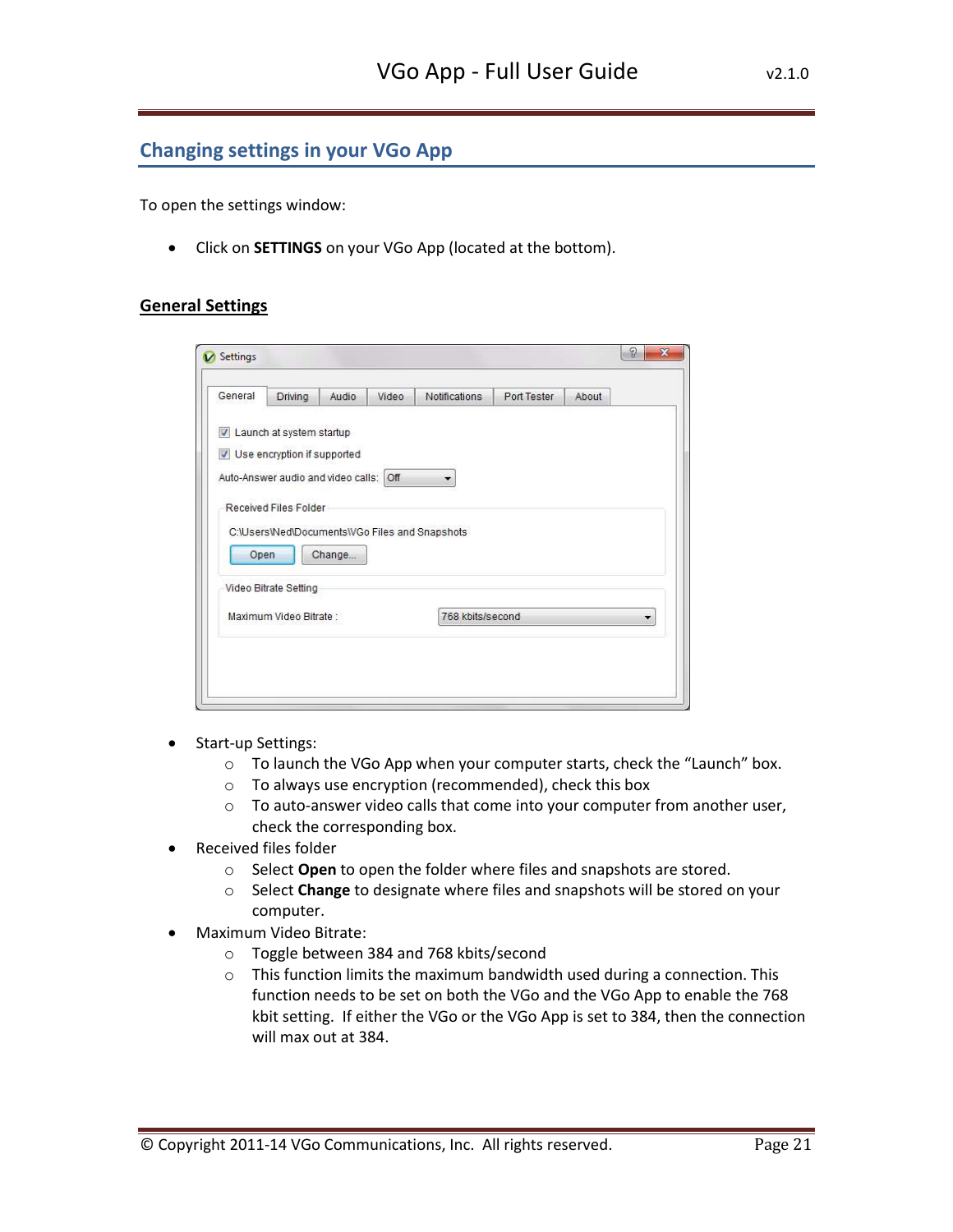# <span id="page-21-0"></span>**Driving Settings**

| Settings                                                      |       |       |                                                     |             |       | P<br>$\mathbf{x}$ |
|---------------------------------------------------------------|-------|-------|-----------------------------------------------------|-------------|-------|-------------------|
| Driving<br>General                                            | Audio | Video | Notifications                                       | Port Tester | About |                   |
| <b>Driving Controls</b><br>Enable Auto Tilt at start of visit |       |       |                                                     |             |       |                   |
| $\blacktriangledown$<br>Click and Drag Driving (Recommended)  |       |       | Change mouse scroll wheel direction for camera tilt |             |       |                   |
| Acceleration                                                  |       |       |                                                     |             |       |                   |
| <b>Slower</b><br>≘<br>≘                                       |       |       |                                                     |             |       |                   |
| <b>Standard</b><br><b>O</b> Faster                            |       |       |                                                     |             |       |                   |
|                                                               |       |       |                                                     |             |       |                   |
|                                                               |       |       |                                                     |             |       |                   |

- Auto Camera Tilt
	- o **Auto Camera Tilt** enables VGo to automatically tilt the camera as you drive (driving slower makes the camera tilt to the ground directly in front of it, and driving faster makes the camera tilt up, to see what is ahead).
		- Note: When driving in **REVERSE**, the auto-camera tilt is not enabled. You must tilt the camera manually.
- Mouse scroll wheel direction for camera tilt
	- o Here you can flip the up/down direction of the camera movement to match your preference when moving the scroll wheel back and forth
- Click and drag driving
	- o Enables you to turn off this mode. When off, the mouse pointer may be positioned anywhere in the video window inside the driving arc and the VGo will immediately move at the designated speed and direction as determined by the placement of the mouse pointer
- Acceleration
	- o You can select one of three settings for the rate of acceleration. First time users might prefer to have VGo accelerate "**Slower**". Experienced users will want to select "**Faster**".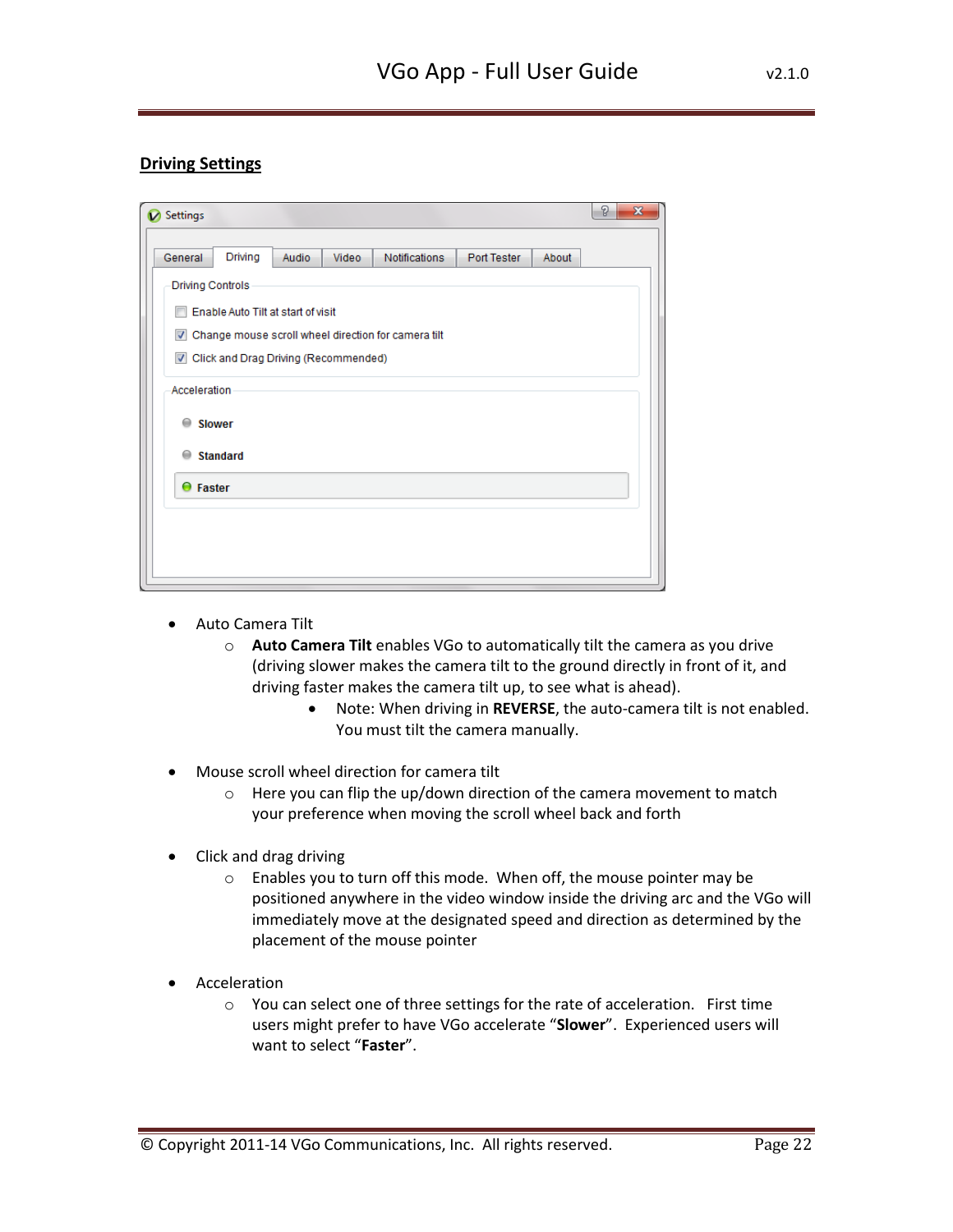# <span id="page-22-0"></span>**Audio Settings**

| General  | Driving | Audio | Video | Notifications                                                   | Port Tester | About |                      |
|----------|---------|-------|-------|-----------------------------------------------------------------|-------------|-------|----------------------|
|          |         |       |       | Microphone   Internal Microphone (Conexant 20585 SmartAudio HD) |             |       |                      |
|          |         |       |       |                                                                 |             |       |                      |
| Speakers |         |       |       | Speakers (Conexant 20585 SmartAudio HD)                         |             |       | $\blacktriangledown$ |
|          |         |       |       |                                                                 |             |       |                      |
|          |         |       |       |                                                                 |             |       |                      |
|          |         |       |       |                                                                 |             |       |                      |
|          |         |       |       |                                                                 |             |       |                      |
|          |         |       |       |                                                                 |             |       |                      |

- Microphone
	- o This is where you select the microphone that is used by the VGo App.
		- **If there is just one microphone, the VGo App will select it for you.**
		- **Many computers have a built-in microphone. In the instance that you** have an external microphone plugged in, you will need to specify which of those you want to use for audio input.
	- o The slider enables you to set the microphone loudness level
		- Normally, you shouldn't have to change the loudness level
		- **Note: some operating systems may change this setting for you** automatically
- Speakers
	- o Enables you to select the speaker source used by the VGo App.
		- **If there is just one set of speakers available, the VGo App will select it** for you.
		- Many computers have built in speakers. In the instance you have external speakers plugged in, you will need to specify which of those you want to use for the audio output.
	- o The slider enables you to set the default speaker loudness level
		- Normally, you shouldn't have to change the loudness level
		- **Note:** some operating systems may change this setting for you automatically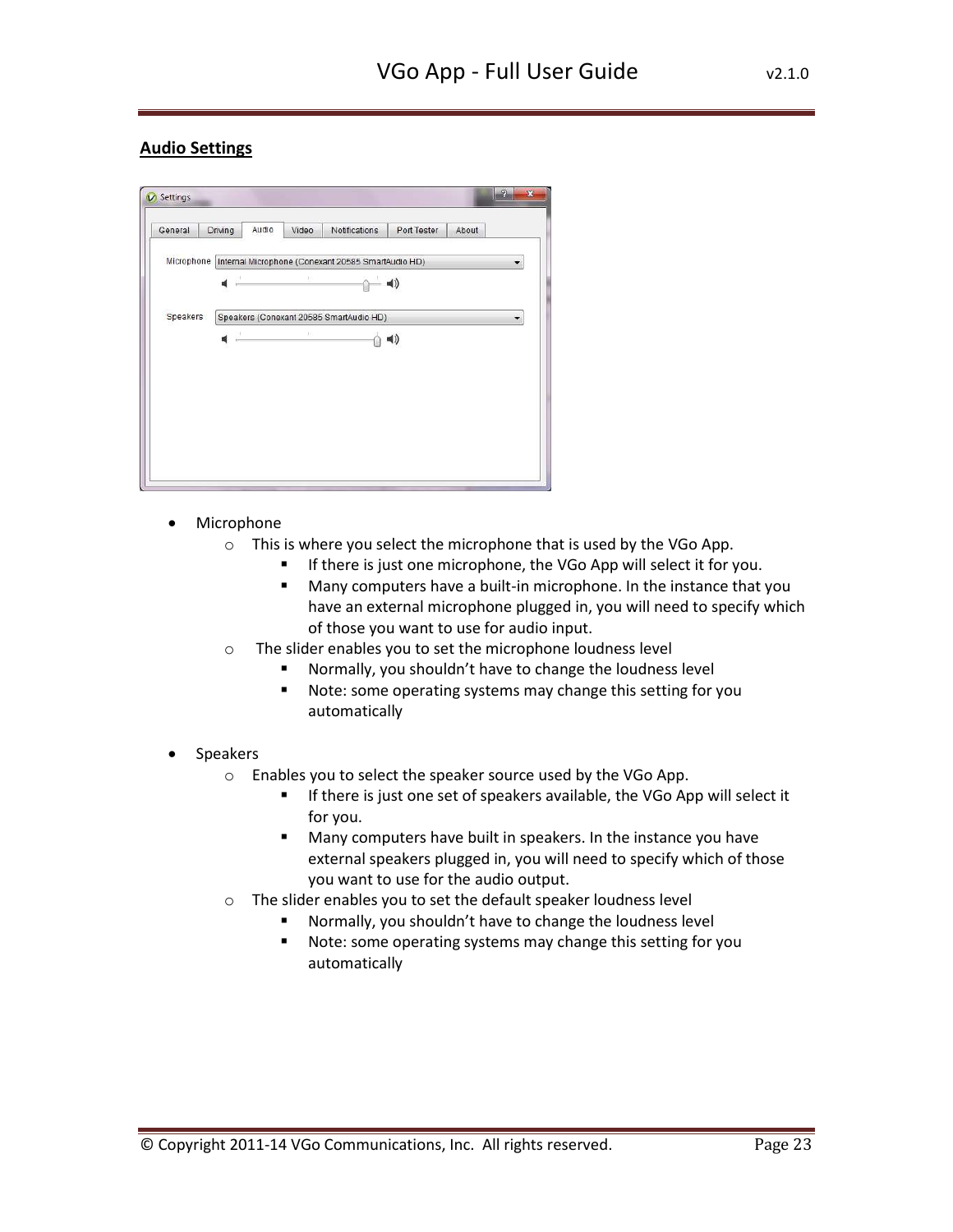# <span id="page-23-0"></span>**Video Settings**

| General | <b>Driving</b> | Audio                            | Video | Notifications | Port Tester | About                    |         |
|---------|----------------|----------------------------------|-------|---------------|-------------|--------------------------|---------|
|         |                | Capture Device Integrated Camera |       |               |             | $\overline{\phantom{a}}$ | Preview |
|         |                |                                  |       |               |             |                          |         |
|         |                |                                  |       |               |             |                          |         |
|         |                |                                  |       |               |             |                          |         |
|         |                |                                  |       |               |             |                          |         |
|         |                |                                  |       |               |             |                          |         |
|         |                |                                  |       |               |             |                          |         |
|         |                |                                  |       |               |             |                          |         |

- Capture Device
	- o Identifies the camera that is used by the VGo App
- Preview
	- o Turns on the camera and displays the image it sees in a window. This enables you to see that the camera is working properly.

# <span id="page-23-1"></span>**Notifications Settings**

|          | Driving                     | Audio | Video | Notifications                                                                                  | Port Tester | About                                                                                      |
|----------|-----------------------------|-------|-------|------------------------------------------------------------------------------------------------|-------------|--------------------------------------------------------------------------------------------|
| Sounds   |                             |       |       |                                                                                                |             |                                                                                            |
|          | <b>V</b> Enable call sounds |       |       |                                                                                                |             |                                                                                            |
|          | <b>V</b> Enable IM sounds   |       |       |                                                                                                |             |                                                                                            |
|          |                             |       |       |                                                                                                |             |                                                                                            |
| Warnings |                             |       |       |                                                                                                |             |                                                                                            |
|          |                             |       |       |                                                                                                |             | Use this option to re-enable any popup messages that you have selected as "Don't show this |
|          |                             |       |       |                                                                                                |             |                                                                                            |
|          | notification again."        |       |       |                                                                                                |             |                                                                                            |
|          |                             |       |       |                                                                                                |             |                                                                                            |
|          |                             |       |       |                                                                                                |             | Reset                                                                                      |
| Logging  |                             |       |       |                                                                                                |             |                                                                                            |
|          |                             |       |       |                                                                                                |             |                                                                                            |
|          |                             |       |       | Warning: Do not change this setting unless instructed to do so by certified support personnel. |             |                                                                                            |
|          | File log level Error        |       |       |                                                                                                |             |                                                                                            |

- Sounds
	- o Enable call sounds turns incoming call ringing on and off
	- o Enable IM sounds turns incoming IM sounds on and off
- Warnings Reset allows you to reset notifications
- Logging These settings are not to be changed unless instructed to do so by a certified support engineer.